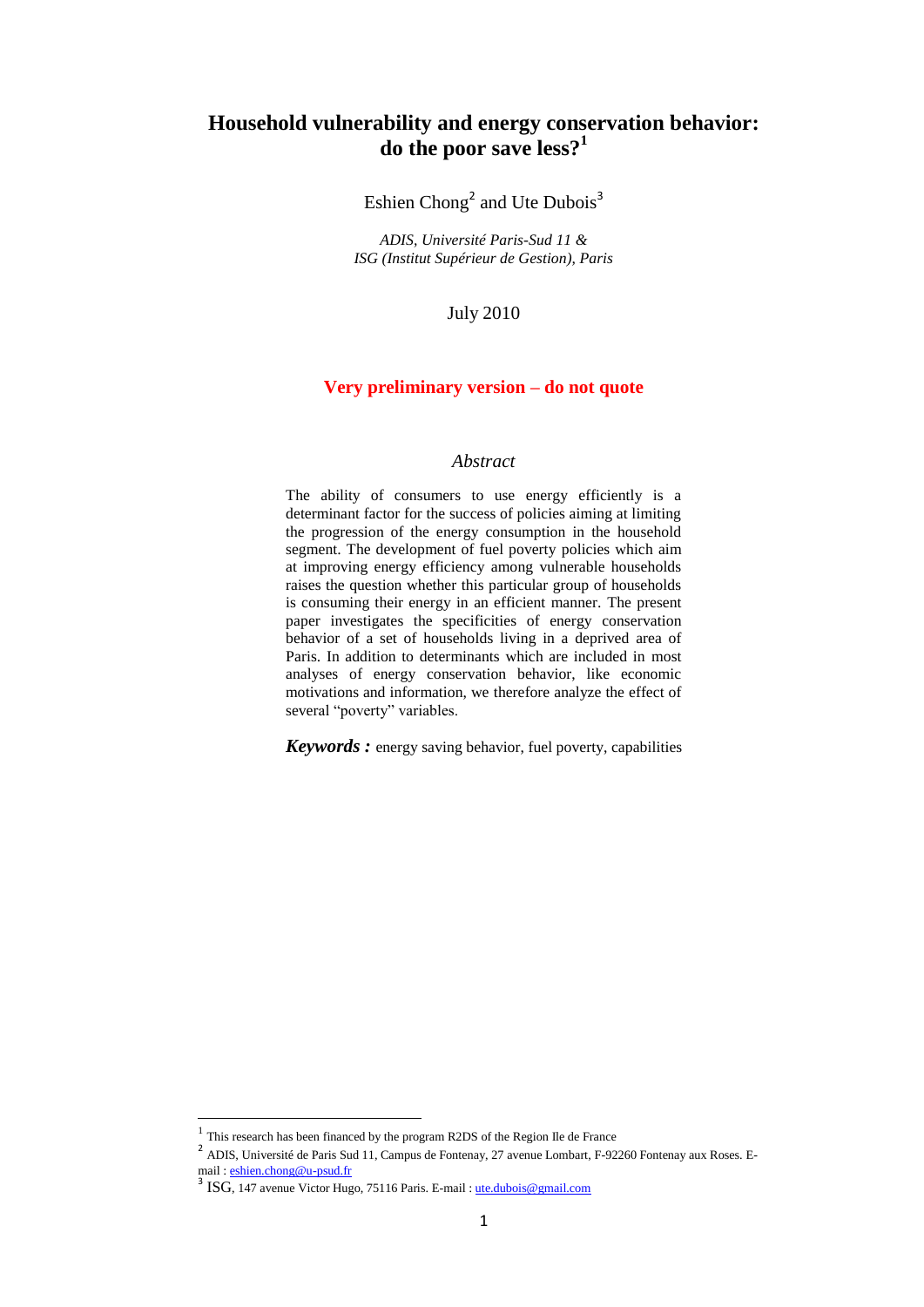### **1. INTRODUCTION**

**.** 

The discussion on the reduction of fuel poverty often puts the emphasis either on the insufficiency of households" incomes or on the role of poor housing conditions in explaining the difficulties of households facing fuel poverty. However, as fuel poverty has many dimensions, income and/or housing conditions are not the only factors contributing to it. In a series of interviews we conducted with consumer associations and charities in contact with vulnerable households (Dubois, 2008) one additional aspect appeared, which has not received much attention in the literature on fuel poverty: the fact that some households could be lacking the basic skills to use their energy consuming devices efficiently, and therefore have higher energy consumption levels than they should have if they used energy in the most efficient way. This raises the question of the determinants of energy consumption behavior of vulnerable households.

Various studies analyze the adoption of energy efficiency measures by households (Healy and Clinch (2004), Mills and Schleich (2010)). There are fewer analyses on households" day-to-day energy saving behaviors (Barr et al (2005), Ek and Söderholm (2010)). And there is even less evidence on the day-to-day energy saving behavior of vulnerable households.

Among the factors which play a role in adoption of day-to-day energy saving behavior, many studies mention the role of information (Ek and Söderholm, 2010). This information is not only related to the benefits of energy conservation for the household itself. It also includes aspects related to the environment, which can be interpreted as the fact that customers are valuing the "production of a public good" aspect of energy conservation.

However, the role of information is an imperfect one: not all households who are informed of potentially beneficial effects of a given behavior are adopting it. The literature analyzing households" energy conservation behavior from a psychological point of view has for example shown that consumers' *values*<sup>4</sup> play a role in adopting energy saving behaviors (Oikonomou et al., 2009). Especially *altruistic* and *biospheric* values seem to play an important role.

The economics literature has also discussed why, among those households who are informed about the potential benefits of energy savings, only a small proportion is actually adopting energy saving behaviors. According to Heinrich and Neuhoff (2006) for example, this can be explained by a complex "*consumer choice chain*". The representation of consumer choices they propose aims at opening the *"black box"* of individual choices, in order to identify those consumers who actually *"receive, understand, and internalise the message of facing up to climate change through their own actions. Moreover, analysis of the consumers" residency at each of the stages also helps us to understand which phases of the take-up process are under-utilised or ignored under current conditions and/or policies. Finally, the "consumer choice chain" clarifies that it takes different efforts or policies to influence individuals" decision process, and to move individuals along the chain from one stage to the next"*.

This type of approach, while providing information about the reasons why not all informed households do actually undertake energy saving measures, is however not telling us what are the mechanisms behind the consumer choice chain, i.e. what determines the rate of consumers who will finally adopt energy saving behaviors. If it can be assumed that households are not all equal in transforming information into behavior, then the factors explaining this transformation should be identified.

This is particularly important for our question, the question whether vulnerable households have particular patterns of energy saving behavior. Several studies analyzing the difficulties of fuel poor households suggest that this "transformation function" could be less efficient in the case of vulnerable households. For example, vulnerable households

<sup>&</sup>lt;sup>4</sup> As indicated by Oikonomou et al. (2009), "such values are categorized in egoistic (concern for own self), altruistic (concern for others), and biospheric (concern for the biosphere). Based on this theory, energy saving measures are accepted by the public when they have strong altruistic and biospheric values (…). More specifically, values influence awareness of energy problems and the extent to which individuals feel responsible for these problems, which in turn influence feelings of moral obligation to do something about it and increase the acceptability of energy policies  $(\ldots)$ .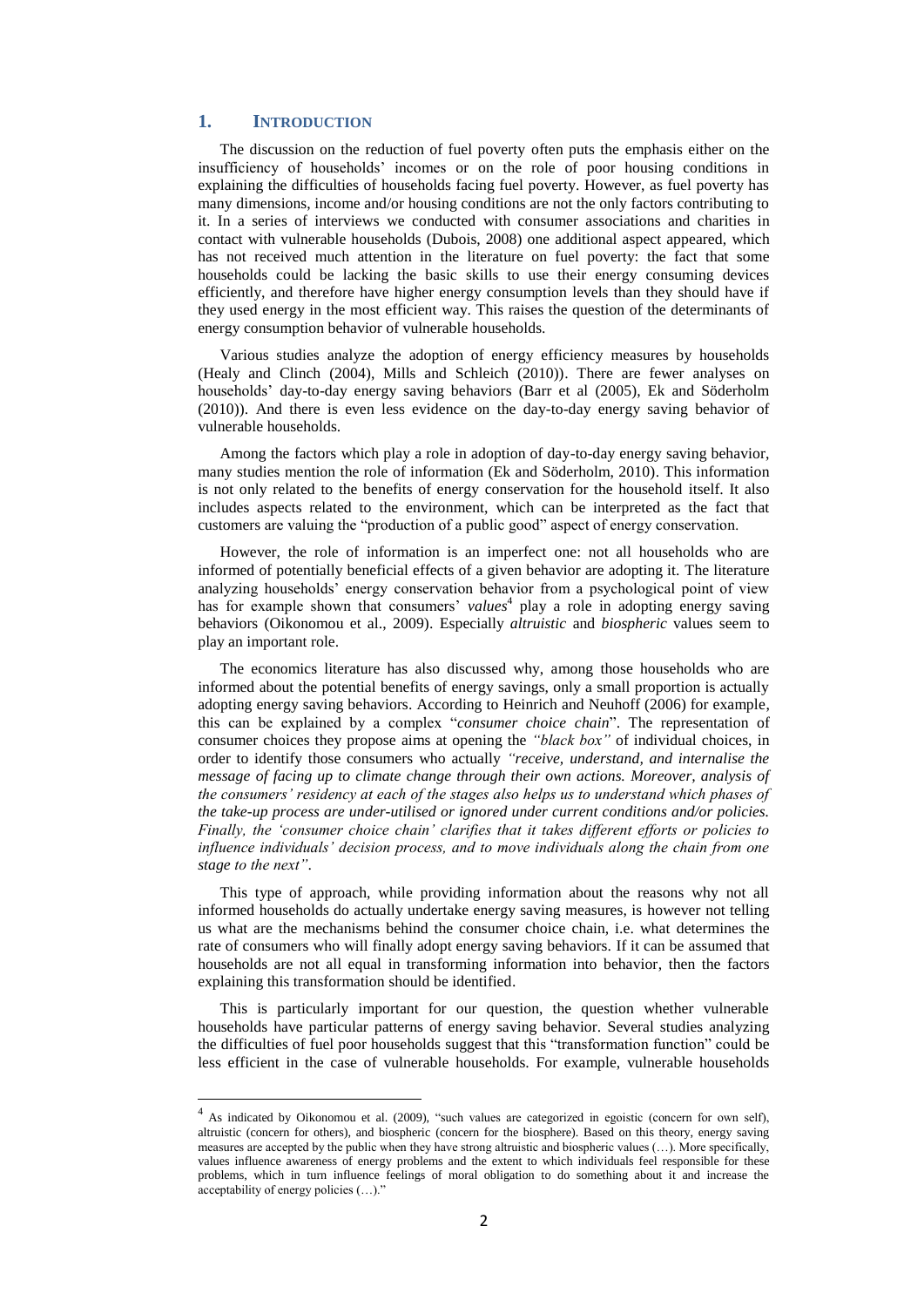with low levels of literacy or numeracy seem to adopt particular "coping strategies" when they are facing fuel poverty (Gibbons and Singler, 2008) or in handling energy-related complaints (George et al., 2007).

Most of these difficulties can be related to limited "capabilities" of these households, which seem to play a role in their energy consumption behavior. The influence of these capabilities on energy saving, as an aggravating factor in situations of fuel poverty, has however not been analyzed so far. This is why our paper tries to explore the role of capabilities in energy conservation behavior, in order to contribute to a better understanding of the specific difficulties faced by vulnerable households in managing their energy consumption.

# **2. POSSIBLE EXPLANATORY FACTORS OF ENERGY CONSERVATION BEHAVIOR**

There is an extensive literature on energy conservation behavior, mainly in the field of psychology, but also in economics. The objective of our review is to highlight those elements which are most relevant to understand the specificities of energy conservation behavior of vulnerable households. We first discuss the role of economic motivations (2.1) and the role of information (2.2). We then analyze what could be the role of poverty in that kind of analysis (2.3). Finally, we present the other socio-demographic indicators which are generally associated with energy consumption and energy conservation behavior (3.4).

#### **2.1. Economic motivations**

A first set of variables that may influence an individual's decision to adopt energy saving behaviors relates to economic considerations. Indeed, decisions to adopt energy saving measures may result from considerations based on the relative importance of gains from adopting such behavior and costs related to such behavior (Oikonomou et al,2009). In this paper, we focus on "habitual" behavior, which can be distinguished from energy saving measures which require large amounts of investment (like buying more efficient electrical appliances or heating systems, or insulations measures). This habitual behavior includes switching off the lights when no one is in a room, limiting the indoor temperature and also using compact fluorescent lamps (CFL). This last element is included in the analysis because the price for these lamps is now very limited and thus we consider that this does not involve an investment decision.

In a part of the literature, the adoption of energy-saving measures is related to environmental considerations, i.e. the gains considered are mostly of a "non-monetary nature (e.g., personal satisfaction from contributing to a reduction in negative environmental impacts)" (Ek and Söderholm, 2010). However, as mentioned by Barr et al. (2005), the "habitual actions", that require less conscious thought, do not necessarily reflect activities that are undertake with a single environmental motivation. And costs of energy may be a significant factor.

On the other hand, it can be argued that the magnitude of economic gains is relatively limited. As mentioned by Ek and Söderholm (2010) the monetary savings that can be achieved by, for instance, turning off the lights are often comparatively low. Therefore, when individuals "are confronted with these low potential savings their willingness to undertake the associated measures declines".

The limited impact of economic gains has also been highlighted by Abrahamse et al. (2005) in their review of intervention studies aimed at household energy conservation. Some of these studies introduced financial rewards for those households who were adapting their behavior in order to use less energy. In practice however, the effect of these rewards was considered as limited: "rewards have effectively encouraged energy conservation, but with rather short-lived effects" (Abrahamse et al., 2005), i.e. economic rewards induced a change in behavior only as long as financial incentives were provided. One possible explanation for the limited effect of economic motivations they mentioned is that the economic effects of energy consumption are not visible to households.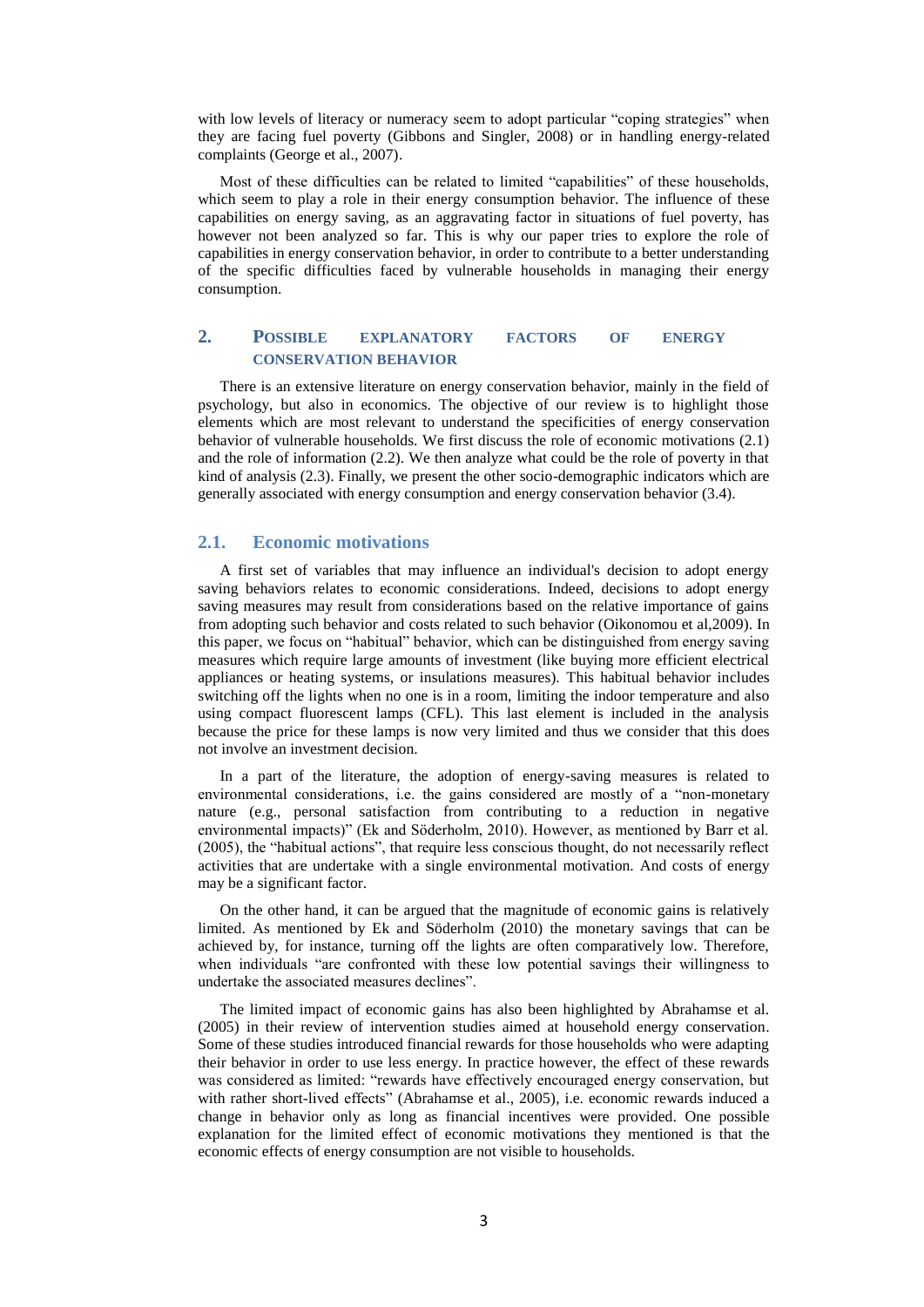The gains from adopting energy saving behavior are compared with the costs that an end-user must sustain in order to reduce his consumption. These costs represent the "disutility associated with "virtuous behaviors" of energy saving, essentially in terms of opportunity cost of time (the time necessary to acquire information and apply it to individual behaviors and organizational practices), as well as costs of effort, discomfort, and reduced status" (Oikonomou et al, 2009). These costs also comprise direct monetary costs (e.g., the purchase of energy-efficient light bulbs). The loss (actual or perceived) of comfort seems to play an important role in the decision to adopt energy saving behaviors. As revealed by the study of Barr et al. (2005) on "habitual" energy saving behaviors, those "behaviors that related to personal comfort and consequential sacrifice (such as wearing more clothes instead of turning up the heating) were less popular (and) may be more difficult to encourage."

To summarize, it seems that economic gains associated with energy saving behavior are relatively limited and not visible to the consumer. In addition, households adopting energy saving behaviors are also facing some costs, which include the (actual or fear of) loss of thermal comfort. Therefore, we expect that economic motivations will not play the same role for all types of customers. Economic motivations should play a more important role (1) for those households who are well informed about the potential benefits of energy-saving behavior, (2) for the households whose incomes are relatively low (because they may value more the small monetary gains associated with energy saving) and (3) for households which have sufficient "capabilities" in order to understand the potential gains associated with energy conservation and adapt their behavior accordingly.

## **2.2. Information**

Information is given a central place in the literature on energy conservation behavior. It appears as the necessary condition for households to adopt energy saving behaviors. This can be explained by the fact that individuals have a preference for the status quo and information may play a role in breaking that status quo (Ek and Söderholm, 2010). But the manner of providing information to the households seems to matter a lot: there is some evidence that information needs to be put in an appropriate "format" in order to produce some effects on behavior. Finally, information in itself is not sufficient to induce a change of behavior: the individuals who receive it need also to be convinced that it is true, and they must be willing to adopt new behaviors.

The role of information in the adoption of energy saving measures is a central one. Providing information increases households" awareness of energy consumption issues and their knowledge about possibilities to reduce their level of consumption. Clinch and Healy (2000) have for example examined the role of information in the adoption of energy efficiency measures in Ireland. For them, the "market failure" in that field is clearly related to a lack of information. They asked households "why they do not invest in energy saving measures when the benefits clearly outweigh the costs. (…) The result of the survey demonstrate an enormous "information gap" in the market for domestic energy efficiency. Some 32.3 % of energy inefficient households were not aware of the benefits of energysaving measures, while a further 19 % did not know of their existence. This implies that over half of Irish households are unaware of the benefits of retrofitting these measures into their homes, despite on-going information and awareness campaigns funded by the Irish government." (Healy and Clinch, 2004).

If information matters for the adoption of energy saving measures, the format and content of information seem to matter a lot. It can take the form of general information about energy-related problems, or specific information about possible solutions, such as information about various energy-saving measures households can adopt (Abrahamse et al., 2005). Also, information about energy savings can be conveyed in several ways, from general mass media campaigns to information which is specifically tailored to the specificities of each household.

This explains why the impact of information on adoption of energy saving behavior is difficult to assess. According to Steg (2008), "information campaigns (generally) result in only modest behavioral changes. But there are some information al strategies that appear to be successful in promoting household energy conservation. They include prompts,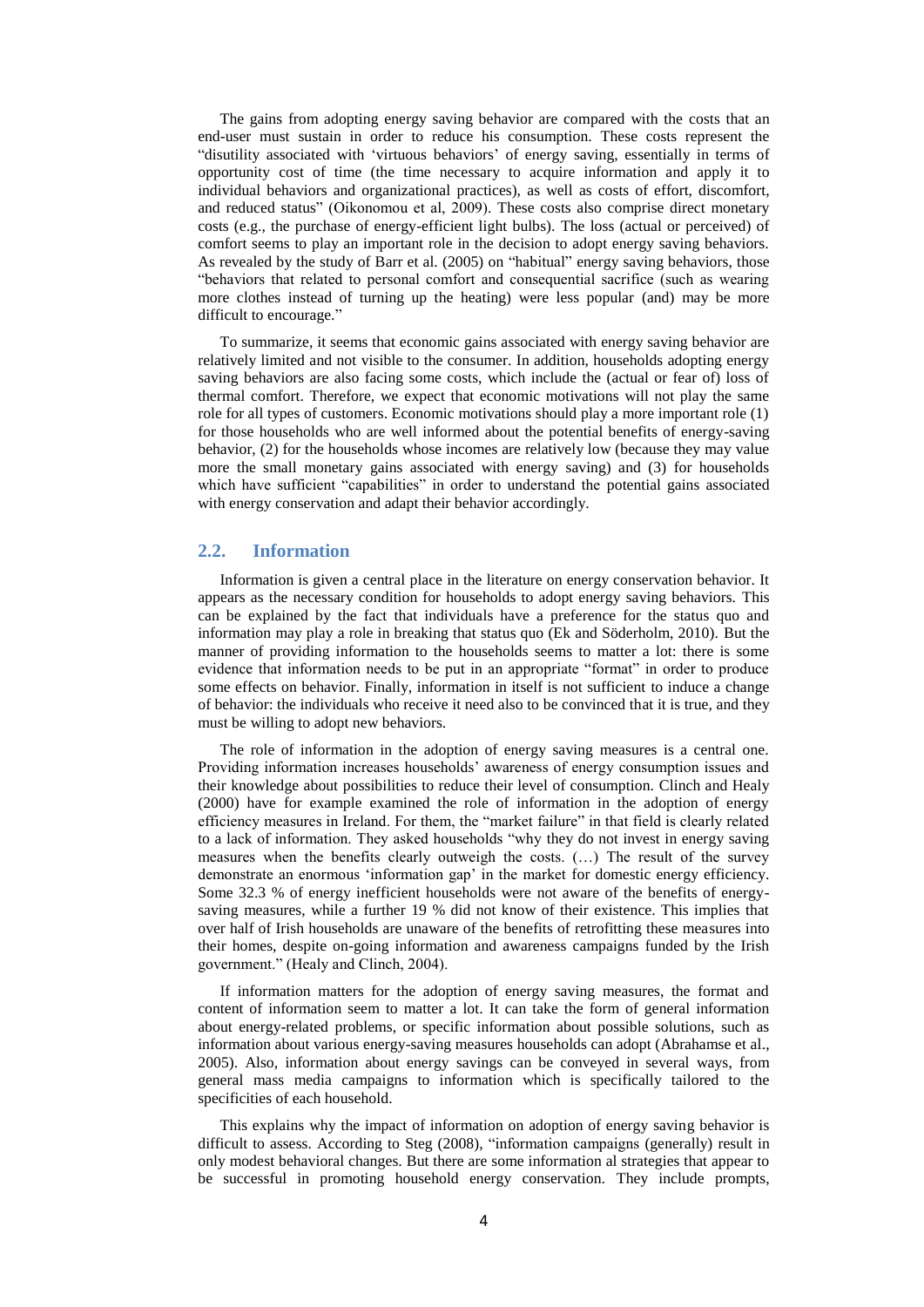individualized social marketing approaches in which information is tailored to the needs, wants and perceived barriers (...), commitment strategies, eliciting implementation intentions (…) and modeling and providing information about the behavior of others (…). Informational strategies are especially effective when pro-environmental behavior is relatively convenient and not very costly in terms of money, time, effort or social disapproval, and when individuals do not face severe constraints on behavior."

The role of the "format" of information is also confirmed by Ek and Söderholm (2010), who test "whether information about available savings measures that is presented in a more concrete and specific way is more likely to affect (stated) behavior than more general information is. The differences in the level of detail of the information provided (…) had a statistically significant impact on the reported willingness to be more active. However, additional information in terms of the (potential) monetary savings associated with the different electricity saving activities did not increase the willingness to undertake electricity saving measures further."

Finally, one must take into account the fact that the information is not always sufficient to induce a change of behavior. As highlighted by Heinrich and Neuhoff (2006) "domestic consumers do not chose cost effective options that induce net savings for (them) as well as benefits to society from reduced energy consumption. This is frequently referred to as the 'energy-efficiency paradox' or the 'cost perception gap' ". They explain that paradox by presenting a "consumer choice chain" which takes into account that individuals also need to be able to treat the information in order to be convinced of the potential benefits of such a behavior. And even for those who are convinced of the benefits, there exist some barriers to the take-up of new behaviors.

This is why we want to go beyond the role of economic motivations and information, to examine some additional factors which could contribute to explaining the inter-individual differences in energy saving behaviors. As our focus is on vulnerable households, our objective is to include in the analysis a set of indicators which could give an indication about individuals' "poverty" levels.

### **2.3. Poverty indicators**

Poverty has not been a central element in analyses on adoption of energy saving measures. This can partly be explained by the focus of some of these studies of "adopters" of energy saving measures, where the emphasis is placed on pro-environmental orientations rather than on poverty issues. However, some studies test the effect of incomes on the use of energy or on the adoption of energy saving measures.

Regarding the role of income for *"energy use"*, Abrahamse and Steg (2009) found a positive correlation between income and use of energy (which was analyzed separately from the decision to *"save energy"*, i.e. to change the use of energy). It could seem selfevident that households with higher incomes use more energy. However, there could also be an opposite effect, i.e. households with higher incomes having relatively more possibilities to adopt (costly) energy-saving measures (Abrahamse and Steg, 2009).

Regarding the effect of income on the acceptability of energy-saving measures, Poortinga et al. (2003) found that income has a significant impact, "behavioral measures aimed at reducing direct energy" being the least acceptable for high incomes.

These results suggest that households with lower incomes would have a higher tendency to save energy than households with higher incomes. However, focusing on income might not be sufficient to explain energy saving behaviors. As mentioned by Sen (1997), economic inequality relates more generally to a series of difficulties which do not only cover income. Therefore, our poverty indicators should include more information than the only income variable. In order to build a proper set of poverty indicators, we rely on the "capability" approach that has been proposed by Amartya Sen.

In Sen"s definition of poverty, inequalities between individuals cannot be reduced to income inequalities for several reasons, which include personal heterogeneities (problems of disabilities, illness, age, or gender), environmental diversities (which can influence what a person gets out of a given level of income) and differences in relational perspectives (like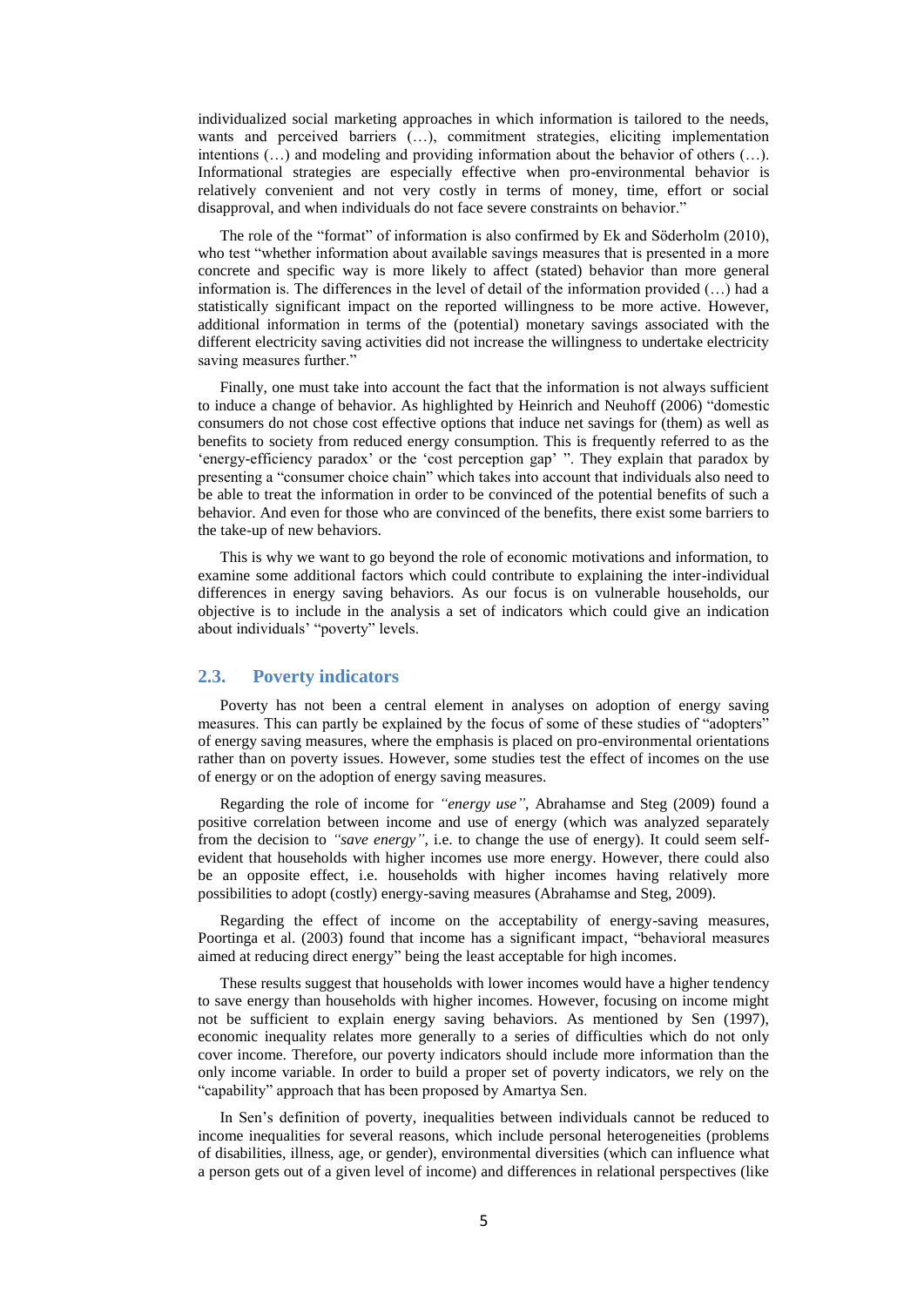being relatively poor in a rich community) (Sen, 1997). He suggests that the poverty level of individuals should be assessed both in terms of "functionings" (i.e. the level of realized welfare) and in terms of "capabilities" (i.e. the level of potential and feasible welfare) (Kuklys and Robeyns, 2004). This capability approach is justified by the fact that individuals derive utility both from the range of options in the choice set, as well as from the possibility to perform the act of choice themselves (Sen, 1985).

Functionings are defined as "an achievement of a person, i.e. what he or she manages to do or to be: an individual"s activities and states of being." (Kuklys and Robeyns, 2004). The functioning space is related to the goods and characteristics spaces through a personal conversion function.

Capabilities reflect the various combinations of functioning a person can achieve, i.e. the person"s freedom to choose between different ways of living (Kuklys and Robeyns, 2004). The capability space is related to the functioning space in that it comprises all functionings an individual can potentially achieve.

If we want to test the impact of "poverty" using Sen"s capability approach, we need to take into account not only income, but also a series of other functionings (like having access to a stable employment, or having a decent accommodation) and the capabilities, i.e. the "menu of choices" of individuals. Defining a list of relevant capabilities is not an easy task. In the literature on capabilities listings, there is still a debate whether there exists "one" list of capabilities or whether the set of relevant capabilities is case specific. However, according to Sen (2004), there cannot be one final and fixed list of capabilities and capability indicators should be adapted to the problems which are analyzed in each case. In our capability indicators, we will include for example the level of education of individuals, their insertion in social networks, and also whether they have access to Internet<sup>5</sup>.

Even though capabilities have not been explicitly taken into account in previous analyses of energy saving behaviors, some elements of capabilities are sometimes included. For example, Ek and Söderholm (2010) mention the role of interactions with the social environment : "(...) interactions with and/or perceived expectations from friends, neighbors, family or other households in general (…) can also help highlight the potential importance of electricity saving behavior.". These social interactions can for example play a role in providing information or reducing uncertainty : "if an individual is uncertain about the future cost savings or environmental effects associated with increased electricity saving efforts, beliefs about others" behavior and/or opinions may be used as a compass and thus play an important role in the decision-making process" (Ek and Söderholm, 2010).

### **2.4. Other socio-demographic variables**

1

In addition to variables on economic motivations, information and "capabilist" poverty, our analysis will also test the role of several socio-demographic variables. In many analyses of energy conservation behavior, socio-demographic variables appear to play a significant role.

This role is however varying with the type of behavior considered. While factors like household size seem to play an important role in *"energy use"* (Abrahamse and Steg, 2009), their role appear to be less important when analyzing *"changes in energy use"* like for example changes of energy consumption behavior in order to save energy. This literature then distinguishes the determinants of *energy consumption behavior* from the determinants of *changes of energy consumption behavior*: energy consumption behavior is supposed to be linked with socio-demographic characteristics of the households, while

<sup>5</sup> This element has been specifically mentioned by Sen (2004) as an important capability: *"social conditions and the priorities they suggest may vary. For example, given the nature of poverty in India as well as the nature of available technology, it was not unreasonable in 1947 (…) to concentrate on elementary education, basic health, and so on, and not worry too much about whether everyone can effectively communicate across the country and beyond. However, with the development of the Internet and its wide-ranging applications, and the advance made information technology (…), access to the web and the freedom of general communication are now parts of a very important capability that is of interest and relevance to all Indians.*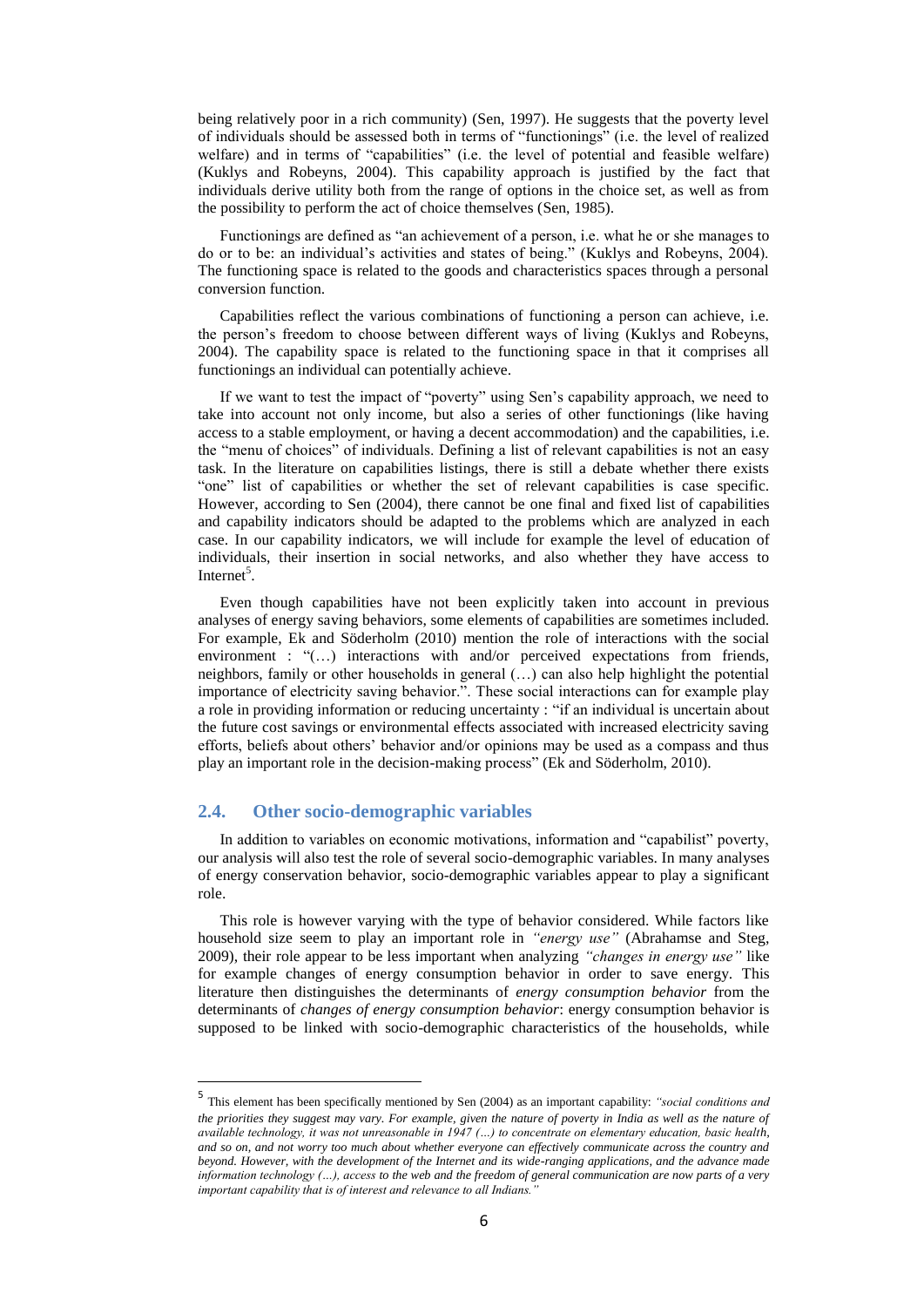changes of energy consumption behavior are supposed to be linked to psychological variables.

Abrahamse and Steg (2009) tested the impact of household size on energy consumption and found a significant positive effect. They also tested the impact of age and gender on energy consumption and found no significant effect.

Barr et al. (2005) higher age groups were more likely to be energy savers. "The variables that were significant included gender, household size, education and political allegiance and activity". "Those groups which require the greatest focus are young people, on lower incomes, who tend to rent rather than own (…)"

Poortinga et al. (2003) investigated the acceptability of several energy-saving measures like for example "*switching off lights in unused rooms*", "*compact fluorescent light bulbs*" and "*thermostat maximally 18°C*". They found a significant effect of the age of individuals : home measures (as compared with transport measures) were relatively more acceptable for respondents aged 20 through 39 years, while respondents aged 65 years and older found home measures to be least acceptable.

# **3. AN EMPIRICAL ANALYSIS OF THE DETERMINANTS OF ENERGY SAVING OF HOUSEHOLDS LIVING IN A DEPRIVED AREA**

To analyze households" energy saving behaviors, we conducted a survey during the summer of 2009 in the 19th district of Paris, which is an area of the city of Paris with a high proportion of vulnerable households. In the following empirical analysis, we seek to determine the factors that may lead an agent to adopt energy saving measures. As we have already pointed out in our previous discussion, economic and social science theories provide a wide array of factors that could explain why an individual may adopt energy saving measures. An econometric analysis may be helpful in order to disentangle and understand the contribution of various factors determined in the literature. We first present some general characteristics of the "Flandre" area (3.1) which reveal that a high proportion of households living in that area are facing economic difficulties. We then briefly present the survey me conducted in that area in the summer of 2009 (3.2), our methodology (3.3), the variables used in the estimation (3.4), and our results (3.5).

# **3.1. Household vulnerability in the « Flandre » area of Paris**

The "Flandre" area of Paris is one of the most deprived areas of the French capital. It is located in the  $19<sup>th</sup>$  district, in the north-east of Paris. Because of an enduring gap between that area and the remainder of Paris, it has been part of the "priority areas" of the municipality<sup>6</sup> for several years.

In comparison with the whole of Paris, the "Flandre" area is characterized by high levels of poverty (one household out of four) and of unemployment (almost 20 %). The percentage of immigrants is particularly high as well as the proportion of people without any qualification (20  $\%$  in the "Flandre" area, while this figure is only 11.4  $\%$  for the whole of Paris). This area groups a high number of families, especially families with several children. The young people are particularly vulnerable to academic failure and unemployment and have little access to recreational facilities. Table 1 presents some deprivation indicators characterizing this area.

**.** 

<sup>6</sup> The municipality has selected a total of 14 areas of Paris which are subject to specific attention. These areas group a total of 330 000 people, of which a high proportion can be considered as vulnerable: 23 % of these households are below the poverty line (compared with 12 % for the whole of Paris), 21 % of people are without any qualification (this figure is 112 % for the whole of Paris) and the proportion of immigrants is of 29 % (compared with 20 % for Paris).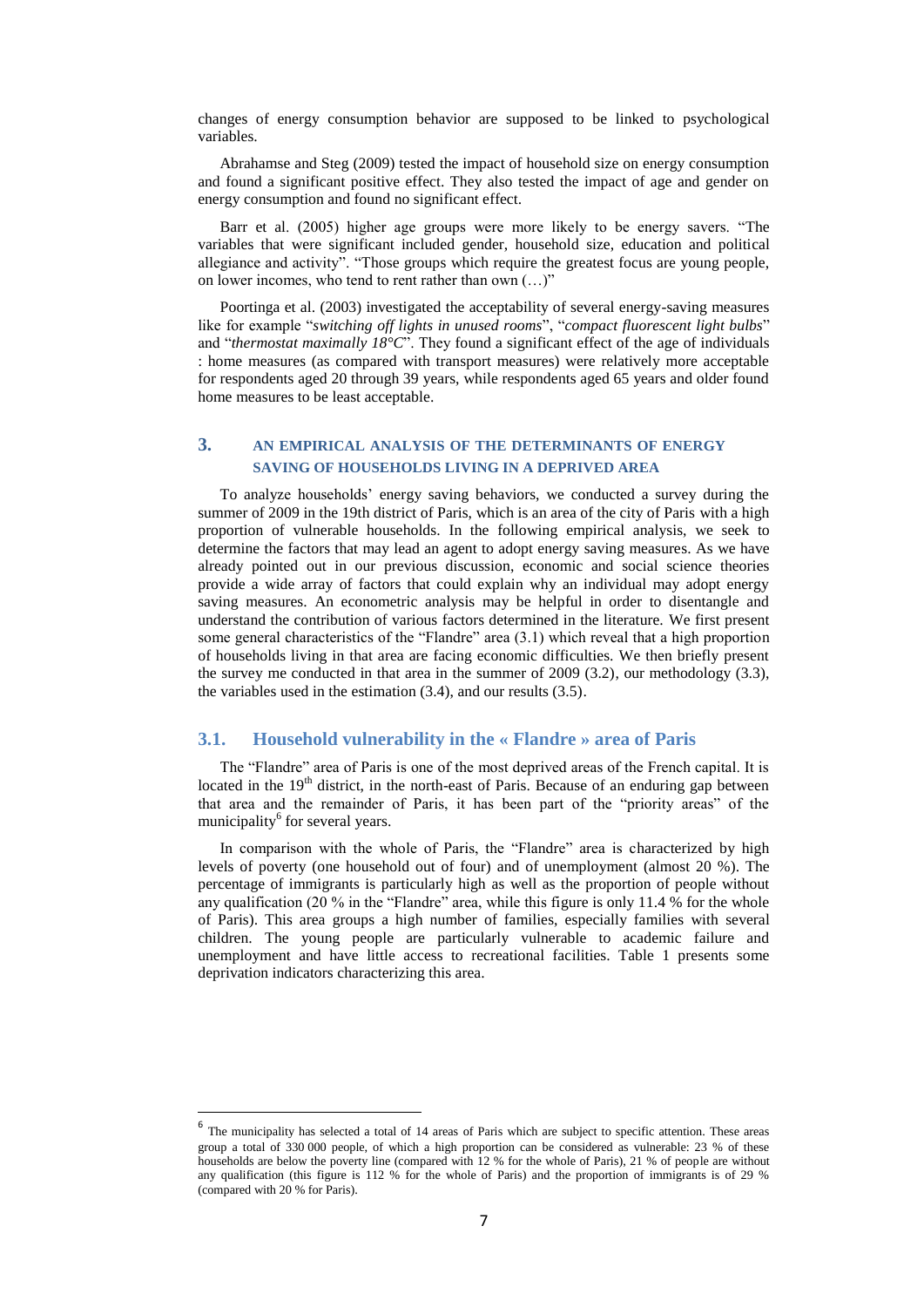|                                                                                     | "Flandre"<br>area | 19 <sup>th</sup><br>district | Paris               |
|-------------------------------------------------------------------------------------|-------------------|------------------------------|---------------------|
| Total population <sup>(1)</sup>                                                     | 40 867            | 172 587                      | 2 1 2 5 8 5 1       |
| Average income per household ( $\epsilon$ per year) <sup>(2)</sup>                  | 25 902 €          | 30 190 €                     | 41617 $\varepsilon$ |
| Unemployment rate                                                                   | 18,8%             | 16,3%                        | 12,0%               |
| People aged between 15 and 24 years and without<br>any qualification <sup>(1)</sup> | 8,4%              | 6,5%                         | 3,9%                |
| Number of households <sup>(1)</sup>                                                 | 16 646            | 79 022                       | 1 110 912           |
| Proportion of low-income households $(3)$                                           | 27%               | 21%                          | 13%                 |
| Proportion of families with 3 children or more <sup>(1)</sup>                       | 18,2%             | 13,1%                        | 8,5%                |
| Proportion of single parent families <sup>(1)</sup>                                 | 17,4%             | 15,7%                        | 13,0%               |

#### **Table 1: deprivation indicators of the "Flandre" area of Paris**

 $^{(1)}$  source : INSEE (1999)

 $^{(2)}$  source : DGI (2004)

 $^{(3)}$  source : CAF (2006)

 $\overline{a}$ 

In terms of housing, there is a large proportion of big blocks, most of them having been built between the 1950s" and the 1970s". There is also a high proportion of older buildings in the south of the area, where a large proportion of the immigrant population is living. All these characteristics explain why this area has been chosen as a field of investigation to analyze energy consumption behaviors of a vulnerable population.

# **3.2. The design of the survey**

In order to explore the determinants of energy saving behavior, we rely on a original database obtained through a survey conducted during the summer 2009 in the "Flandre" are of Paris. The survey was randomly administered to 297 inhabitants of the area through face-to-face interviews in the street or at the individuals" home.

These 297 individuals are representative of the population of the "Flandre" area on the following criteria: (1) gender, (2) age - we defined three age categories: less than 35 years, 35 to 60 years, and 60 years and more and (3) the property rights of the lodging (owner, tenant in social housing and tenant in private housing).

As the area was chosen among the most deprived areas of Paris, we assume that households on low incomes are over-represented in comparison with the population of Paris. Also, we assume that people with lack of interest or knowledge in energy-related issues are over-represented.

The formulation of the questions included in the questionnaire as well as the content of the questions was designed after taking into account comments from the Association EDIF which has an activity of advising households of the Flandre area on their energy use and from an association of tenants in social housing in the same area.

The survey has allowed us to obtain various information on personal and household characteristics of respondents, as well as information on their energy consumption and telecommunications consumption behavior. Our empirical analysis in this paper relies on a final sample of  $141$  usable observations due to missing information<sup>7</sup>.

 $<sup>7</sup>$  This is essentially due to respondents' reluctance to disclose information on their income.</sup>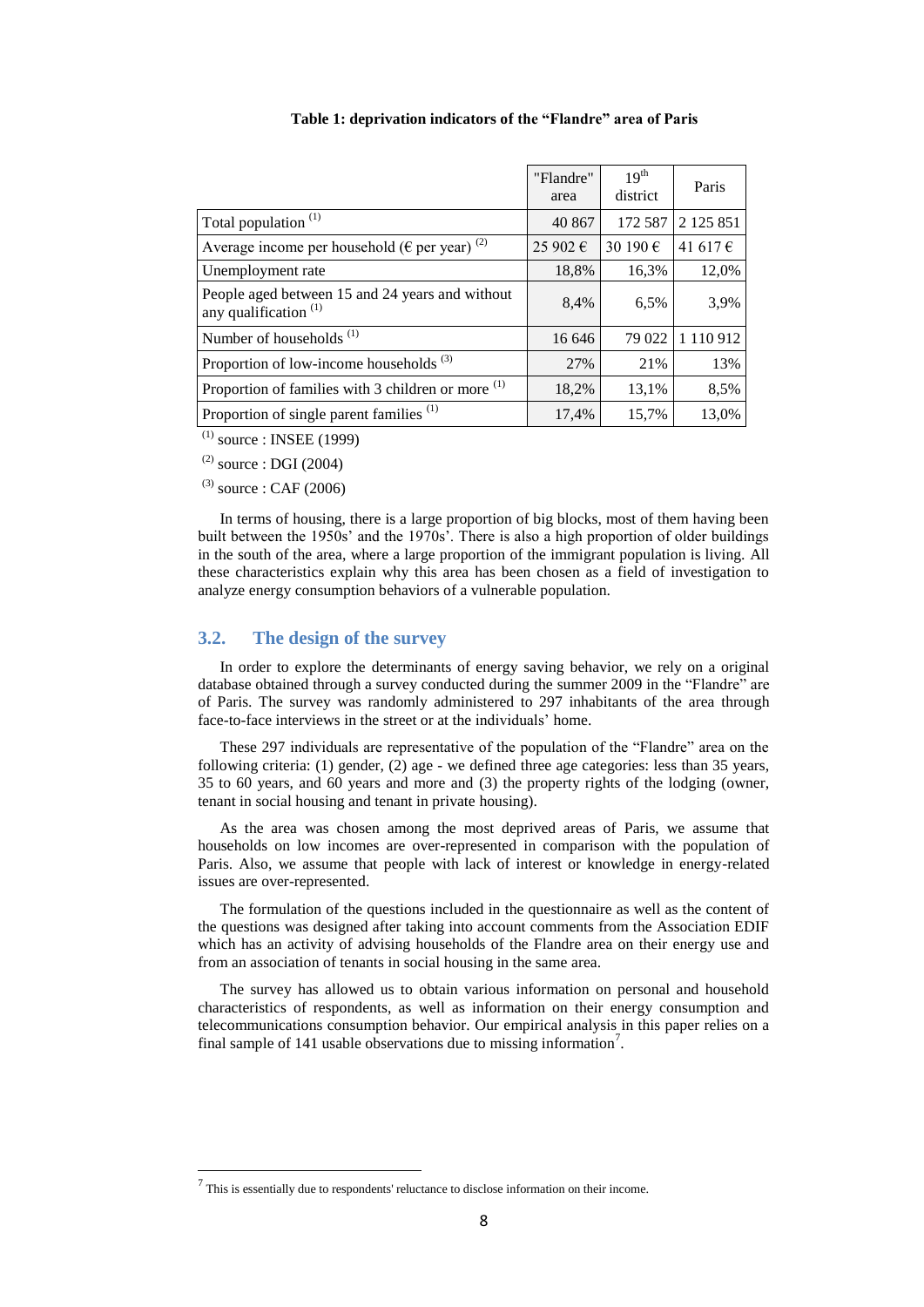## **3.3. The methodology**

Our dependent variable is a binary variable EnSave, which takes the value 1 when an individual has undertaken at least one energy saving measures. Energy saving measures is defined as following in our survey:

- Using compact fluorescent lamps
- Switching off the lights when nobody is in the room
- Reducing the temperature
- Not heating certain rooms
- Switching off the heating when there is nobody at home
- Switching off the heating even when there is someone at home
- Reducing the use of hot water
- Reduction the consumption of other devices

Therefore, we will treat all energy saving measure in the same way, because all of them can be considered as simple gestures which do not require an investment from the household. Using compact fluorescent lamps is one exception, but given the low amount of investment required (the price for these lamps is now very low) we chose to include this item in the "simple gesture"<sup>8</sup>.

In our final sample, 71% of respondents replied positively to having undertaken at least one energy saving measure.

Given the binary nature of our dependent variable, our empirical strategy consists in estimating the following limited dependent variable model:

$$
Prob[EnSave_i = 1] = Prob[EnSave_i^* \ge 0] = Prob[x'_i\beta + u_i \ge 0], \qquad u_i \rightsquigarrow \mathcal{N}(0, \sigma^2)
$$

where EnSave\*<sub>i</sub> is a continuous latent variable that could be taken to approximate the utility of individual i with respect to energy saving measures,  $x_i$  is a vector of explanatory variables that may have an impact on the utility of an individual to undertake energy saving i is an error term. Hence, an individual i will undertake measures to save energy if the utility of doing so is greater than a certain threshold, which we normalize to 0 without loss of generality. We assume that the error term is distributed as a normal variable with zero mean and with variance  $\square^2$ . Following standard practice in the literature, the variance of  $u_i$  is normalized to 1. The last two assumptions yield a Probit regression model.

#### **3.4. The variables used in the investigation**

We are able to theoretically identify various factors that may motivate an individual to adopt energy saving measures. In order to relate the theoretical aspects of energy saving behavior with our data, we need to identify variables that capture the various aspects discussed above. We present the variables that will be used as explanatory variables in our regression analysis in the following, and clarify how they relate to the various concepts discussed above.

#### **Economic motivations**

**.** 

Among economic motivations, we analyze the sensitivity of the respondents to variations in price. This sensitivity was tested through two questions. The first one examines the (stated) sensitivity of the consumption of heating in case of a price increase of energy of 10 %. Individuals surveyed were asked how they would react in terms of their behavior (heat less or leave the heating unchanged). The second question examines the (stated) sensitivity of electricity consumption in case of a price increase of energy of 10 %. Individuals surveyed were asked how they would react in terms of their behavior (consume less electricity or leave their electricity consumption unchanged). As the energy

<sup>8</sup> Motivations to undertake these different types of energy saving measures may differ. Some of them could be undertaken to use energy in the most efficient way, while others could be interpreted as a rationing behavior. However, since our empirical analysis is preliminary, we will not distinguish among various energy-saving measures. We intend to explore how motivations for different forms of energy saving may vary in the near future.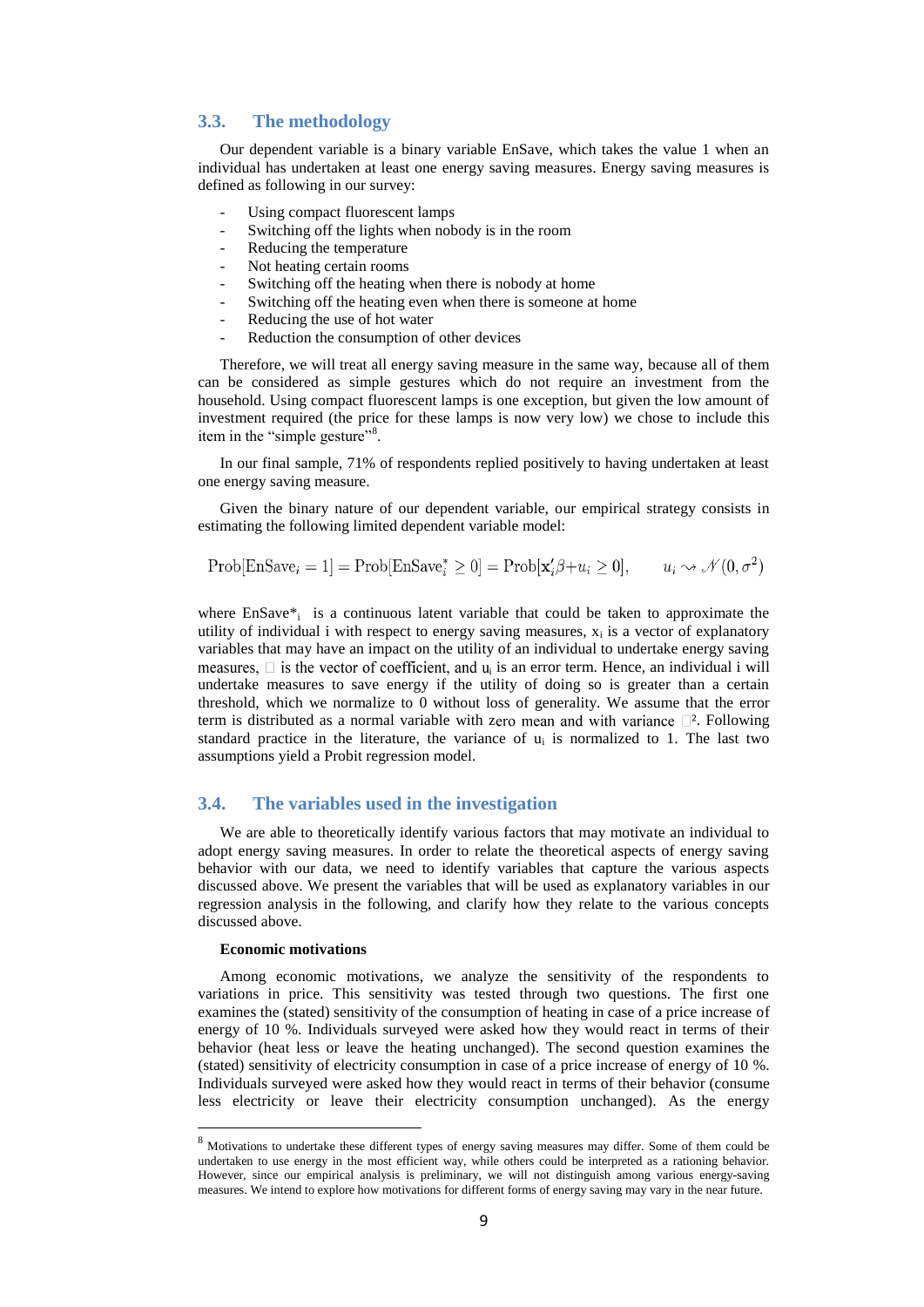conservation behaviors we analyze relate both to the use of electricity and to the use of energy for heating purposes, both price sensitivities needed to be examined. We expect individuals who are more sensitive to changes in prices to be more inclined to adopt energy saving measures, as such measures may reflect in lower energy bills.

This is why we include in the analysis the effect of personal income, as well as individual's subjective appreciation of their income. Hence, we include in our regression the declared personal income of the individual (Income) as well as the individual's subjective appreciation of his/her income (Subjective appreciation of current income). The latter reflects whether an individual is satisfied with his/her current income. As we mentioned in our previous discussion, the effect of economic motivation could be more important for low-income individuals. Therefore we expect individuals with lower incomes to be more inclined to adopt energy saving measures.

#### **Access to information**

Another important block of factors that may motivate individuals to adopt energy saving measures relates to whether individuals may have access to information. We have therefore included 4 different variables reflecting whether an individual can easily access information concerning energy saving measures. The first variable that we include relates to whether an individual has knowledge on the possibility of changing his/her energy supplier. The underlying idea is that an individual who has this knowledge this may be more sensitive with respect to energy consumption issues, and may therefore be more proactive in looking for information on energy saving measures. The second variable captures whether an individual is aware of insulation properties in his/her lodgings. The third and fourth variables give an indication on the access to general purpose information on energy conservation on the one hand and to personalized advice on energy use on the other hand. Therefore, we include the question whether the respondent has got access to general information on energy conservation (information campaigns in his building). And finally the question whether the respondent has benefitted from personalized advice on the efficient use of energy.

#### **Poverty indicators**

Another block of factors that may lead an individual to adopt energy saving measures concerns an individual's capabilities as defined by Sen (1985). According to Sen, poverty indicators may be distinguished to include factors relating to an individual's "functionings" and "capabilities". In order to examine how these aspects may drive an individual's decision to save energy we will use various information in our database to proxy for both functionings and capabilities.

The former is captured by a set of variables that reflect realized welfare:

- The main occupation of the respondent,
- Being owner of his home or tenant,
- Living in a decent accommodation,
- The ratio of numbers of persons in a lodging,
- The difficulties in terms of energy use (i.e. living in a home which is too cold, too warm, or having difficulties of payment of energy).

These various types of functionings allow us to test the different levels of welfare, from the most general (income) to the more energy-specific ones (characteristics of the home, difficulties in the use of energy).

We expect owners of their homes to be benefit from a higher level of functionings, which could allow them to be more inclined to adopt energy saving measures, while a lower density in the lodging may well reflect the living comfort of an individual, hence a higher level of functionings.

The individuals" capabilities relate to potential welfare. They are measured by the following variables:

- The level of education of the respondent
- His insertion in social networks
- Access to Internet
- Access to mobile phone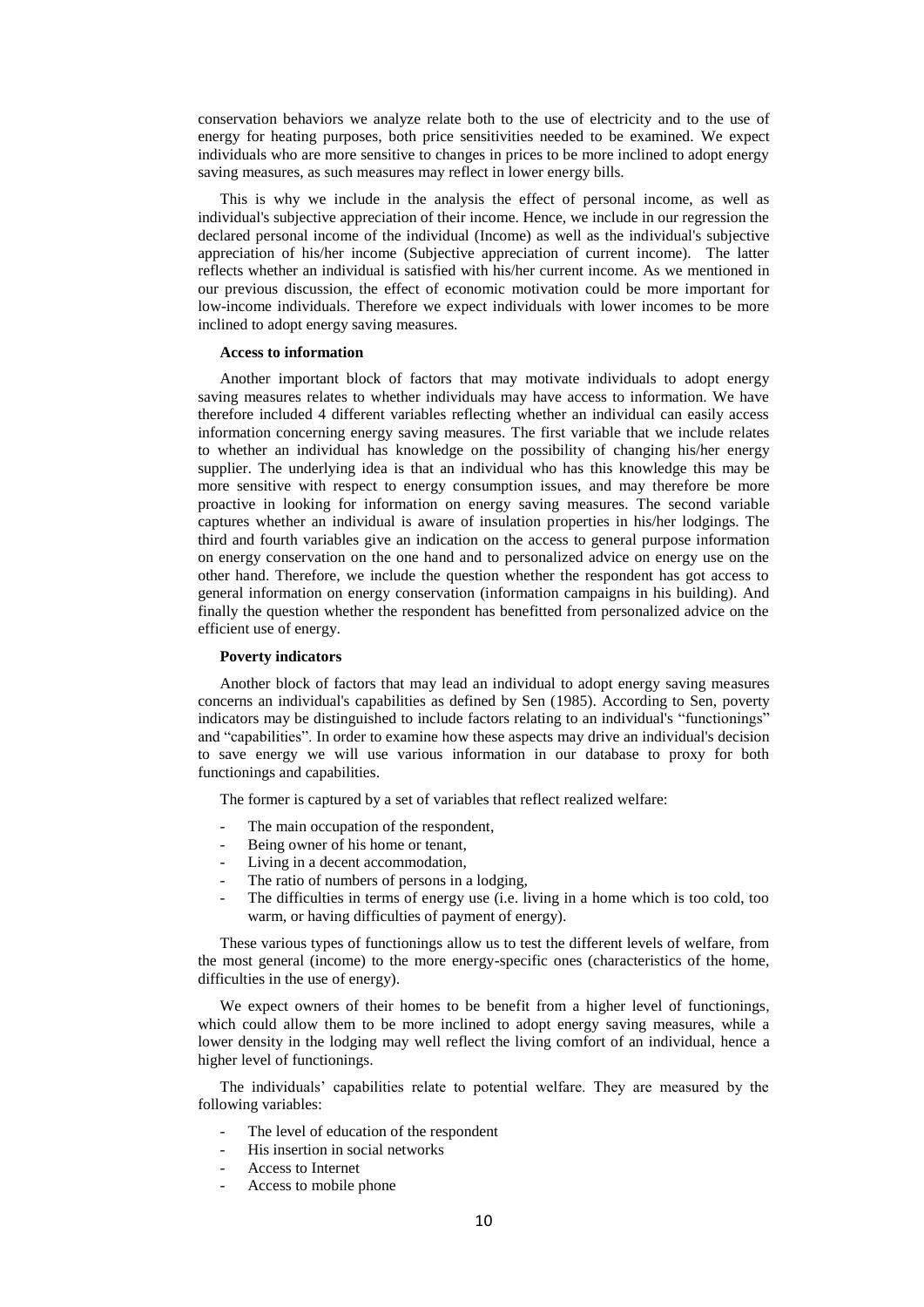We use an individual's level of education as a capability indicator. An individual with a higher level of education may be more knowledgeable, and may therefore be more aware of various options available to him/her. We expect that individual with a higher level of education may therefore be more inclined to adopt energy saving measures.

An individual's social network may also reflect the extent of an individual's capabilities. It may have an impact on his/her decision to undertake energy saving measures. Social network may influence on a individual's decision to adopt energy saving measures through two channels: firstly, social network may be a means by which an individual may obtain information on energy saving measures. Hence, social network may play a role in allowing an individual to easily access information. Secondly, peer pressure may lead an individual to adopt energy saving measures. This is the case when the social network to which an individual belongs places an string emphasis on such issues. To assess the importance played by social network in an individual's decision to adopt energy saving measures, we include two variables relating to an individual's social environment: the Number of persons in contact with an individual, and the Number of persons that an individual will contact in case of illness. The latter variable seeks to measure the size of an individual's more intimidate social network, while the former may include acquaintances such as colleagues. While both variables measures the intensity of an individual's social network, we are unable to identify the precise characteristics of the individual's social network. Hence, in our work, we are only able to focus on the informational channel and not on the peer pressure explanation on how social network may have an influence on an individual's decision to adopt energy saving measures. We expect both variables to have a positive impact on an individual's tendency to adopt energy saving measures. Finally, we also use an individual's employment as a means to capturing the individual's social network. Indeed, one may expect unemployed individuals to be more isolated than those who are employed in terms of social network. Furthermore, the social network of an employed individual may be more diversified, hence leading to a richer and more diversified access to information. We therefore expect individuals who have an occupation to be more inclined to adopt energy saving measures.

Lastly, we have also included in our capability variables information on whether an individual owns a mobile phone and has access to the Internet as means of measuring the facility with which individuals may have access to information related to energy saving.

#### **Other socio-demographic variables**

Finally, we also include a set of control variables in our regression. These variables include an individual's family status, his/her profession, his/her age, and information the type of heating system. Variables such as age will influence an individual's decision to adopt energy saving measures because younger person may be more sensitive to environmental issues, and hence, be more receptive to adopting such measures. In the same way, family with children may also be more receptive towards such issues, and may therefore be more inclined to adopt energy saving measures. An individual's profession may lead him/her to be more sensitive to energy saving issues, and therefore, may have an impact on his/her motivations to adopt energy saving measures.

The following table shows the definition and some simple descriptive statistics of the variables that we use in our analysis.

#### **Table 2: Descriptive statistics of variables used in our analysis**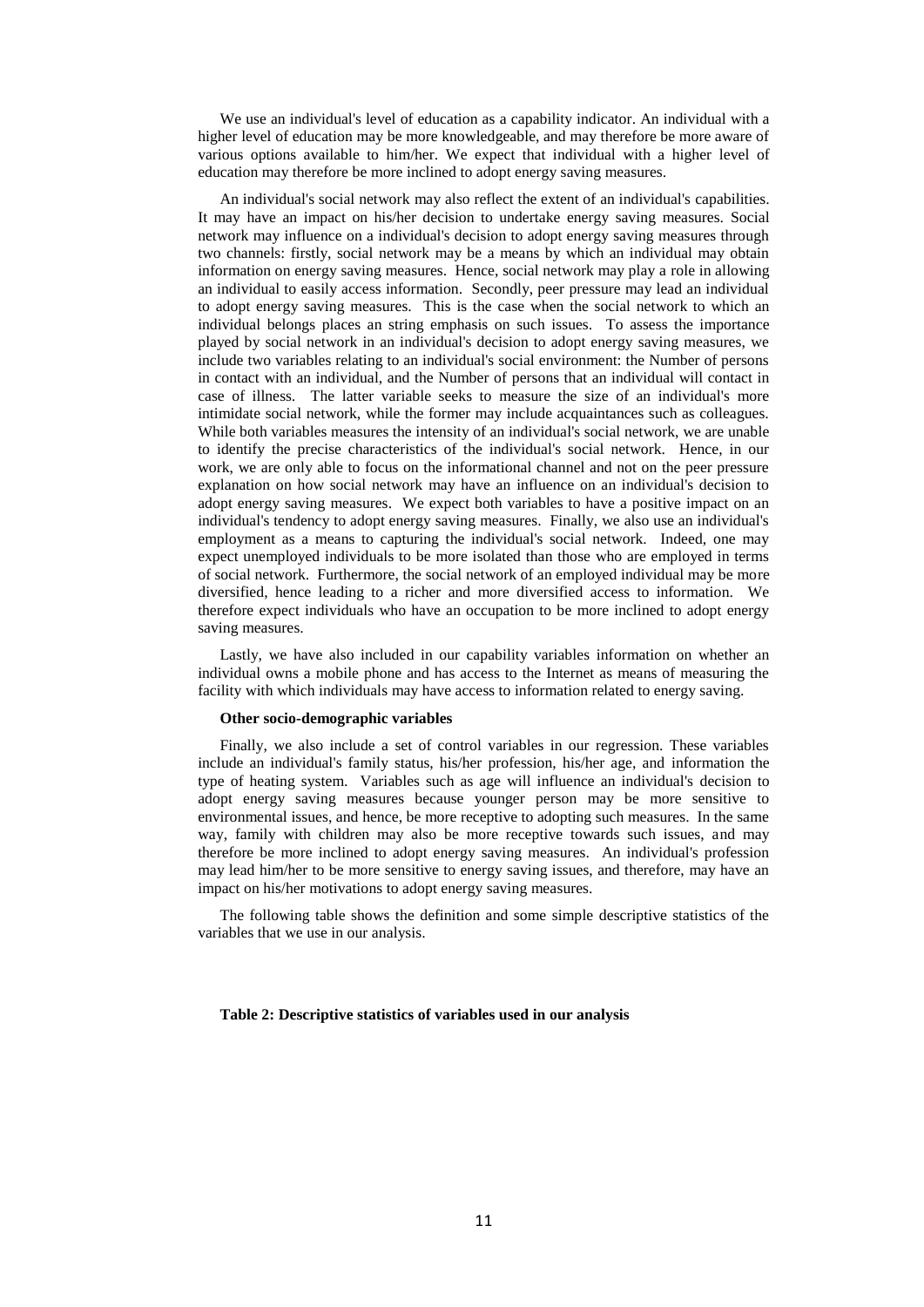| Variable<br>Std. Dev.<br>Min<br>EnSave<br>141<br>0.71<br>0.46<br>0<br>Income<br>141<br><900 euros per month<br>0.16<br>0.36<br>0<br>From 901 to 1800 euros per month<br>141<br>0.57<br>0.50<br>$\boldsymbol{0}$<br>>1800 per month<br>141<br>0.28<br>0.45<br>0<br>Subjective appreciation of current income<br>Life is difficult with current income<br>141<br>0.48<br>0.50<br>$\mathbf 0$ | Max<br>1<br>1<br>1<br>1<br>1<br>1<br>1 |
|--------------------------------------------------------------------------------------------------------------------------------------------------------------------------------------------------------------------------------------------------------------------------------------------------------------------------------------------------------------------------------------------|----------------------------------------|
|                                                                                                                                                                                                                                                                                                                                                                                            |                                        |
|                                                                                                                                                                                                                                                                                                                                                                                            |                                        |
|                                                                                                                                                                                                                                                                                                                                                                                            |                                        |
|                                                                                                                                                                                                                                                                                                                                                                                            |                                        |
|                                                                                                                                                                                                                                                                                                                                                                                            |                                        |
|                                                                                                                                                                                                                                                                                                                                                                                            |                                        |
|                                                                                                                                                                                                                                                                                                                                                                                            |                                        |
| No income difficulties<br>141<br>0.52<br>0.50<br>0                                                                                                                                                                                                                                                                                                                                         |                                        |
| Price sensitivity of the individual                                                                                                                                                                                                                                                                                                                                                        |                                        |
| Price effect: Heat less<br>141<br>0.17<br>0.38<br>0                                                                                                                                                                                                                                                                                                                                        |                                        |
| Price effect: Consume less<br>141<br>0.36<br>0.48<br>$\mathbf 0$                                                                                                                                                                                                                                                                                                                           | 1                                      |
| Access to information                                                                                                                                                                                                                                                                                                                                                                      |                                        |
| Change in energy supplier<br>141<br>0.77<br>0.42<br>$\mathbf 0$                                                                                                                                                                                                                                                                                                                            | 1                                      |
| Mobile phone<br>141<br>0.89<br>0.31<br>$\mathbf 0$                                                                                                                                                                                                                                                                                                                                         | 1                                      |
| 0.70<br>$\boldsymbol{0}$<br>Access to internet<br>141<br>0.46                                                                                                                                                                                                                                                                                                                              | 1                                      |
| dexistenceisolation1<br>141<br>0.09<br>0.28<br>0                                                                                                                                                                                                                                                                                                                                           | 1                                      |
| Social network                                                                                                                                                                                                                                                                                                                                                                             |                                        |
| # of people to contact in case of illness<br>2.99<br>3.69<br>141<br>0                                                                                                                                                                                                                                                                                                                      | 30                                     |
| 141<br>10.75<br>10.75<br>$\mathbf 0$<br># of people in contact                                                                                                                                                                                                                                                                                                                             | 80                                     |
| <b>Employment status</b>                                                                                                                                                                                                                                                                                                                                                                   |                                        |
| 141<br>0.03<br>0.17<br>$\mathbf 0$<br>Others                                                                                                                                                                                                                                                                                                                                               | 1                                      |
| 141<br>0.08<br>0.27<br>$\mathbf 0$<br>Unemployed                                                                                                                                                                                                                                                                                                                                           | 1                                      |
| 141<br>0.79<br>0.41<br>$\mathbf 0$<br>Employed                                                                                                                                                                                                                                                                                                                                             | 1                                      |
| 141<br>0.10<br>Retired<br>0.30<br>0                                                                                                                                                                                                                                                                                                                                                        | 1                                      |
| Property rights of the lodgings                                                                                                                                                                                                                                                                                                                                                            |                                        |
| 141<br>Tenant in social housing<br>0.41<br>0.49<br>$\mathbf 0$                                                                                                                                                                                                                                                                                                                             | 1                                      |
| 0.35<br>Tenant in private housing<br>141<br>0.48<br>$\mathbf 0$                                                                                                                                                                                                                                                                                                                            | 1                                      |
| 0.23<br>141<br>0.42<br>$\mathbf 0$<br>Owner of the lodging                                                                                                                                                                                                                                                                                                                                 | 1                                      |
| 141<br>0.01<br>Others<br>0.08<br>0                                                                                                                                                                                                                                                                                                                                                         | 1                                      |
| Number of inhabitants per room in lodging                                                                                                                                                                                                                                                                                                                                                  |                                        |
| Education                                                                                                                                                                                                                                                                                                                                                                                  |                                        |
| 141<br>0.06<br>0.25<br>No eduation<br>0                                                                                                                                                                                                                                                                                                                                                    | 1                                      |
| 141<br>0.04<br>0.20<br>$\mathbf 0$<br>Primary school                                                                                                                                                                                                                                                                                                                                       | 1                                      |
| Collège, CAP, BEP<br>141<br>0.24<br>0.43<br>$\mathbf 0$                                                                                                                                                                                                                                                                                                                                    | 1                                      |
| Secondary School<br>141<br>0.20<br>0.40<br>$\mathbf 0$                                                                                                                                                                                                                                                                                                                                     | 1                                      |
| University<br>141<br>0.45<br>0.50<br>$\mathbf 0$                                                                                                                                                                                                                                                                                                                                           | 1                                      |
| 141<br>39.65<br>15.19<br>19<br>Age                                                                                                                                                                                                                                                                                                                                                         | 90                                     |
| Type of family                                                                                                                                                                                                                                                                                                                                                                             |                                        |
| Single Woman<br>141<br>0.38<br>0.17<br>$\pmb{0}$                                                                                                                                                                                                                                                                                                                                           | 1                                      |
| Single Man<br>141<br>0.07<br>0.26<br>0                                                                                                                                                                                                                                                                                                                                                     | 1                                      |
| Couple w/o children<br>141<br>0.16<br>0.37<br>0                                                                                                                                                                                                                                                                                                                                            | 1                                      |
| Couple with children<br>0.29<br>141<br>0.46<br>0                                                                                                                                                                                                                                                                                                                                           | 1                                      |
| Monoparent family<br>141<br>0.11<br>0.31<br>0                                                                                                                                                                                                                                                                                                                                              | 1                                      |
| Complexe family<br>141<br>0.20<br>0.40<br>$\mathbf 0$                                                                                                                                                                                                                                                                                                                                      | 1                                      |
| <b>Difficulties</b>                                                                                                                                                                                                                                                                                                                                                                        |                                        |
| Not sufficiently warm in lodging<br>0.20<br>0.40<br>141<br>0                                                                                                                                                                                                                                                                                                                               | 1                                      |
| Too warm in lodging<br>141<br>0.13<br>0.34<br>0                                                                                                                                                                                                                                                                                                                                            | 1                                      |
| Payment difficulty<br>141<br>0.00<br>0.00<br>0                                                                                                                                                                                                                                                                                                                                             | $\pmb{0}$                              |
| <b>Heating system</b>                                                                                                                                                                                                                                                                                                                                                                      |                                        |
| Individual electric heating<br>141<br>0.66<br>0.48<br>$\pmb{0}$                                                                                                                                                                                                                                                                                                                            | 1                                      |
| Individual gaz heating<br>0.28<br>141<br>0.45<br>0                                                                                                                                                                                                                                                                                                                                         | 1                                      |
| Collective heating system<br>141<br>0.66<br>0.48<br>0                                                                                                                                                                                                                                                                                                                                      | 1                                      |
| Profession                                                                                                                                                                                                                                                                                                                                                                                 |                                        |
| 141<br>0.17<br>0.38<br>Ouvrier<br>0                                                                                                                                                                                                                                                                                                                                                        | 1                                      |
| 141<br>0.09<br>0.28<br>Employé<br>0                                                                                                                                                                                                                                                                                                                                                        | 1                                      |
| 141<br>0.63<br>Artisan, commercial, entrepreneur<br>0.48<br>0                                                                                                                                                                                                                                                                                                                              | 1                                      |
| Cadre, profession intellectuelle<br>141<br>0.04<br>0.19<br>0                                                                                                                                                                                                                                                                                                                               | 1                                      |
| Intermediary profession<br>141<br>0.12<br>0.33<br>0                                                                                                                                                                                                                                                                                                                                        | 1                                      |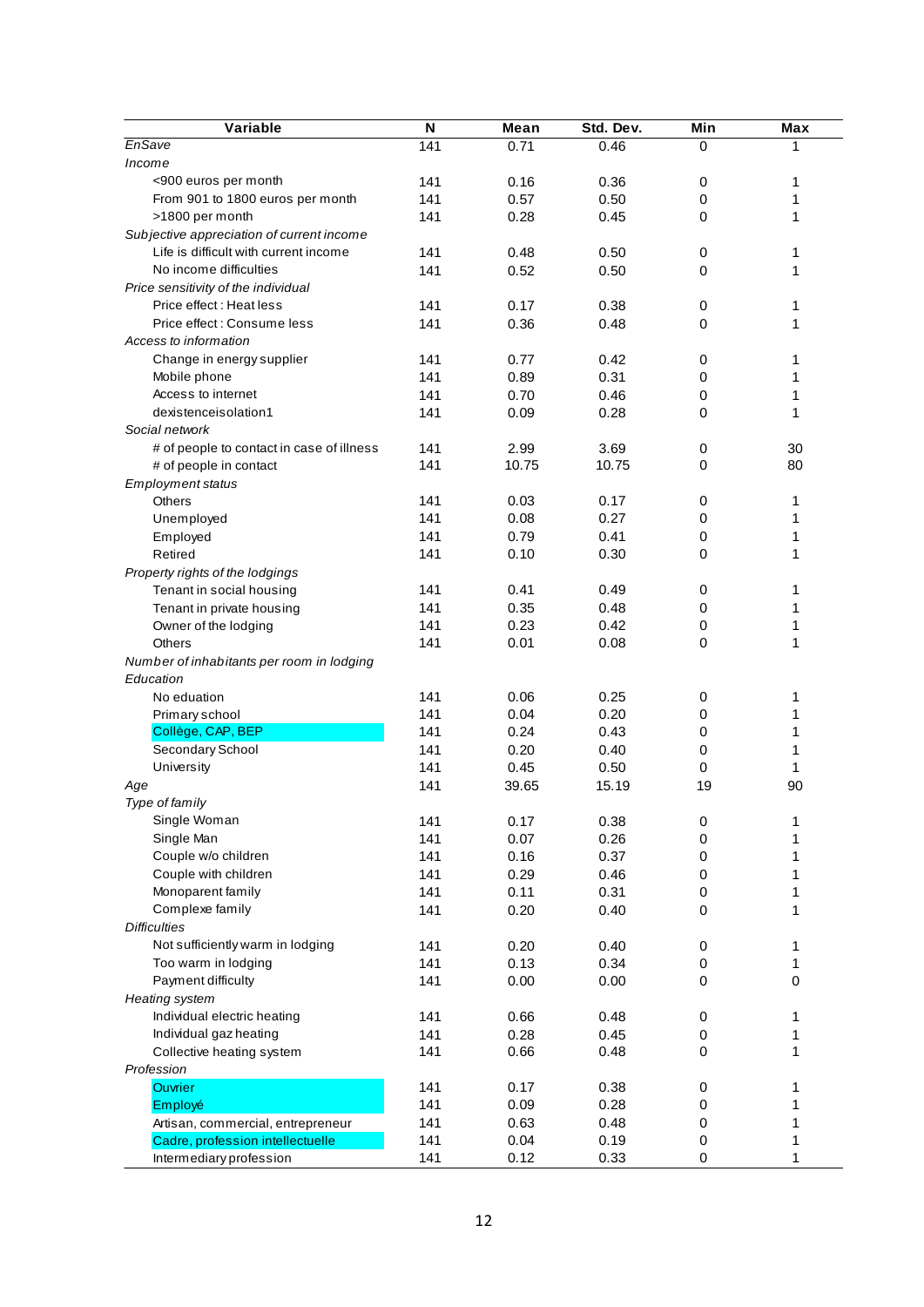# **3.5. Estimation results**

Estimates for our Probit model are computed using the pseudo maximum likelihood method. This method allows us to obtain standard errors that are robust to heteroskedasticity for our estimates. Results for our estimations are reported in table 3 below. Estimations results from 3 specifications are produced in table 2: column (A) shows estimates for the general model, in which we include all explanatory variables discussed in the previous subsection; column (B) shows estimates obtained when objective personal income is not included in the set of explanatory variables.

As one may see from table 3, objective personal income does not seem to play a role in an individual's decision to adopt energy saving measures. Indeed, as column (A) shows, estimates for various personal income categories turn out to be non significant. This implies that the probability for an individual to adopt energy saving measures is not significantly affected by the individual's personal income<sup>9</sup>. Moreover, a comparison of estimates from column (A) and (B) does not show any important differences. We are therefore quite confident that objective personal income does not have a significant impact on the probability of adopting energy saving measures.

On the other hand, our estimations show that subjective evaluation of personal income contributes to the probability that an individual decides to undertake energy saving measures, ceteris paribus. The estimated coefficient for this variable is significant in all our three specifications, and suggests that individuals who believe that their income is insufficient to sustain their lifestyle are more unlikely to adopt energy saving measures than those who are satisfied with their current income. This observation is interesting in two ways: firstly, it suggests that objective income may not be as important as subjective appreciation of income by individuals to understand the adoption of energy saving measures. One may therefore doubt whether policy based on monetary incentives to promote energy saving measures would work. Secondly, this observation is somewhat paradoxical, as one may expect those individuals who find that their income to insufficient may have a bigger incentive to undertake energy saving measures. A potential explanation to this paradoxical observation may lie in the fact that energy saving measures may be perceived as costly for those individuals.

#### **Table 3: Estimation results**

1

<sup>&</sup>lt;sup>9</sup> We have also tried running regressions using finer categories of personal objective income. As it turns out, the coefficients are very often non significant.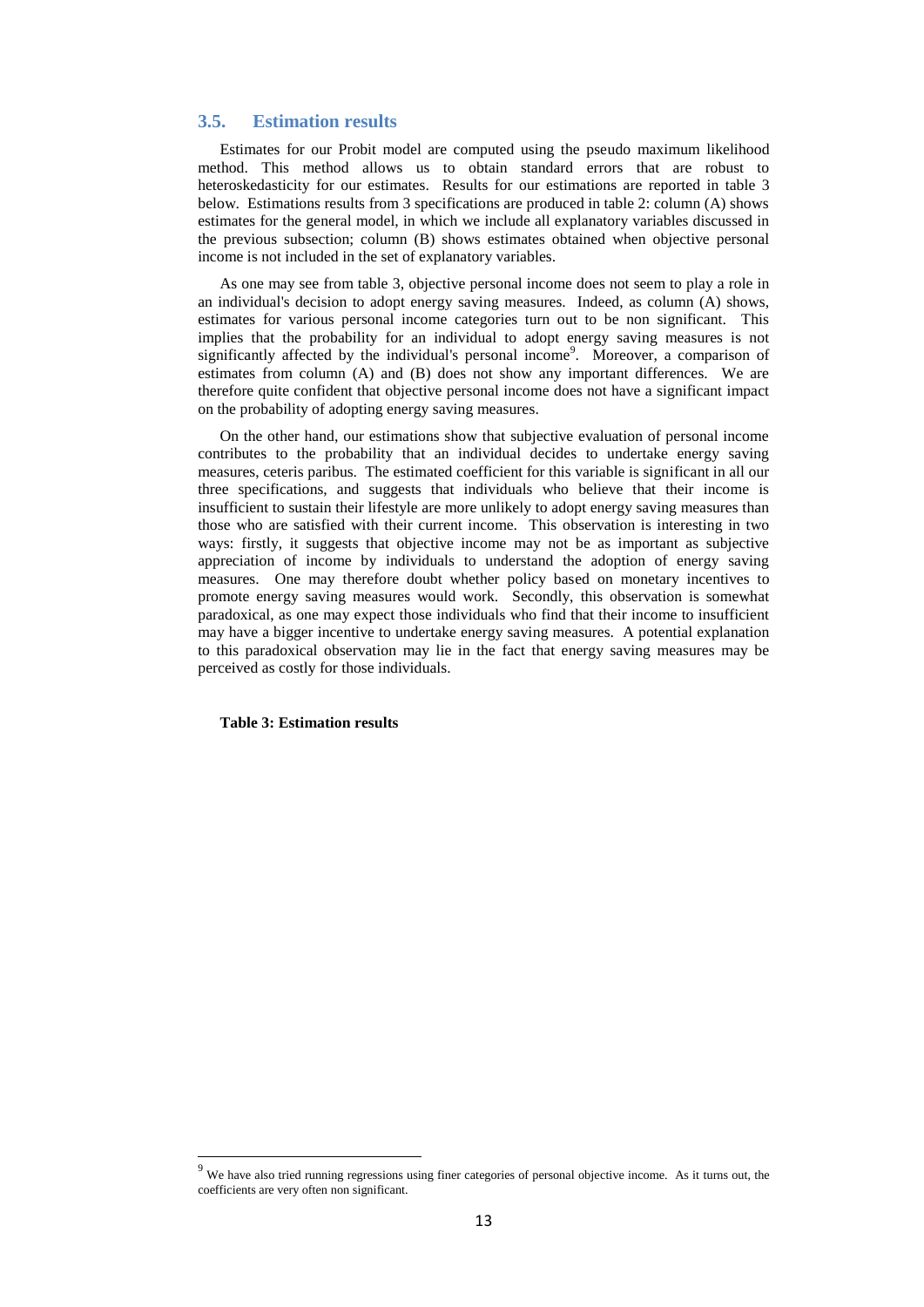|                                                                       | (A)                  |                    | (B)                   |                    |
|-----------------------------------------------------------------------|----------------------|--------------------|-----------------------|--------------------|
|                                                                       | Coef.                | Std. Error         | Coef.                 | Std. Error         |
| Income                                                                |                      |                    |                       |                    |
| <900 euros per month                                                  | 0.113                | (0.606)            |                       |                    |
| From 901 to 1800 euros per month                                      | $-0.222$             | (0.361)            |                       |                    |
| >1800 per month                                                       |                      | Ref.               |                       |                    |
| Subjective appreciation of current income                             |                      |                    |                       |                    |
| Life is difficult with current income                                 | $-0.587+$            | (0.313)            | $-0.559+$             | (0.315)            |
| No income difficulties                                                |                      | Ref.               |                       |                    |
| Price sensitivity of the individual                                   |                      |                    |                       |                    |
| Price effect: Heat less                                               | 0.407                | (0.503)            | 0.330                 | (0.494)            |
| Price effect: Consume less                                            | $0.877*$             | (0.373)            | $0.891*$              | (0.372)            |
| Access to information                                                 |                      |                    |                       |                    |
| Change in energy supplier                                             | $0.797*$             | (0.374)            | $0.765*$              | (0.373)            |
| Mobile phone                                                          | 0.381                | (0.541)            | 0.272                 | (0.536)            |
| Access to internet                                                    | 1.315***             | (0.388)            | 1.358***              | (0.386)            |
| dexistenceisolation1                                                  | $-1.046*$            | (0.495)            | $-1.080*$             | (0.489)            |
| Social network                                                        |                      |                    |                       |                    |
| # of people to contact in case of illness                             | 0.027                | (0.036)            | 0.033                 | (0.037)            |
| # of people in contact                                                | 0.011                | (0.015)            | 0.010                 | (0.015)            |
| Employment status                                                     |                      |                    |                       |                    |
| Others                                                                |                      | Ref.               |                       |                    |
| Unemployed                                                            | $-1.068$             | (1.070)            | $-1.166$              | (1.058)            |
| Employed                                                              | $-0.989$             | (0.799)            | $-1.173$              | (0.781)            |
| Retired                                                               | $-1.399$             | (0.935)            | $-1.395$              | (0.874)            |
| Property rights of the lodgings                                       |                      |                    |                       |                    |
| Tenant in social housing                                              | 4.578***             | (0.706)            | 4.734***              | (0.687)            |
| Tenant in private housing                                             | 4.613***             | (0.674)            | 4.756***              | (0.637)            |
| Owner of the lodging                                                  | 3.583***             | (0.825)            | 3.732***              | (0.766)            |
| <b>Others</b>                                                         |                      | Ref.               |                       |                    |
| Number of inhabitants per room in lodging                             | 0.134                | (0.367)            | 0.163                 | (0.347)            |
| Education                                                             |                      |                    |                       |                    |
| No eduation                                                           |                      | Ref.               |                       |                    |
| Primary school                                                        | 2.677*               | (1.173)            | 2.538*                | (1.160)            |
| Collège, CAP, BEP                                                     | 1.400                | (1.027)            | 1.301                 | (0.951)            |
| Secondary School                                                      | 1.073                | (1.006)            | 0.938                 | (0.932)            |
| University                                                            | 0.233                | (1.060)            | 0.093<br>$0.029 +$    | (0.969)<br>(0.017) |
| Age<br>Type of family                                                 | 0.032                | (0.020)            |                       |                    |
|                                                                       |                      | Ref.               |                       |                    |
| Single Woman                                                          |                      |                    |                       | (0.748)            |
| Single Man<br>Couple w/o children                                     | 0.076<br>$-0.545$    | (0.750)            | $-0.047$              |                    |
| Couple with children                                                  |                      | (0.567)            | $-0.685$              | (0.556)            |
|                                                                       | $-0.086$             | (0.573)            | $-0.188$              | (0.548)            |
| Monoparent family                                                     | $-0.946+$            | (0.548)            | $-0.998+$<br>$-0.641$ | (0.542)<br>(0.575) |
| Complexe family<br><b>Difficulties</b>                                | $-0.527$             | (0.580)            |                       |                    |
| Not sufficiently warm in lodging                                      |                      |                    |                       |                    |
| Too warm in lodging                                                   | $0.872*$<br>$-0.092$ | (0.394)<br>(0.489) | $0.882*$<br>-0.194    | (0.375)<br>(0.456) |
| Payment difficulty                                                    |                      |                    |                       |                    |
| <b>Heating system</b>                                                 |                      |                    |                       |                    |
| Individual electric heating                                           |                      |                    |                       |                    |
|                                                                       | $-1.051$             | (0.684)            | $-0.943$              | (0.684)            |
| Individual gaz heating                                                | $-0.382$             | (0.660)<br>Ref.    | $-0.358$              | (0.672)            |
| Collective heating system<br>Profession                               |                      |                    |                       |                    |
| <b>Ouvrier</b>                                                        |                      |                    |                       | (0.876)            |
|                                                                       | $-1.689+$            | (0.908)            | $-1.895*$             |                    |
| Employé                                                               | $-1.337*$            | (0.527)            | $-1.416**$            | (0.505)            |
| Artisan, commercial, entrepreneur                                     | $-0.295$             | (0.699)            | $-0.238$              | (0.690)            |
| Cadre, profession intellectuelle                                      | $-0.134$             | (0.547)            | $-0.066$              | (0.553)            |
| Intermediary profession                                               | $-4.624*$            | Ref.               |                       |                    |
| Constant<br>Pseudo R <sup>2</sup>                                     |                      | (2.050)            | $-4.350*$             | (1.896)            |
| Ν                                                                     |                      | 0.387<br>141       |                       | 0.384<br>141       |
| $Both not changed or one with in paranthogon. Similarness of (100/2)$ |                      |                    | $*$ 50/<br>$** 40/$   | $***0.10/$         |

*Robust standard errors within parentheses. Significance stars : + 10% \* 5% \*\* 1% \*\*\* 0.1%*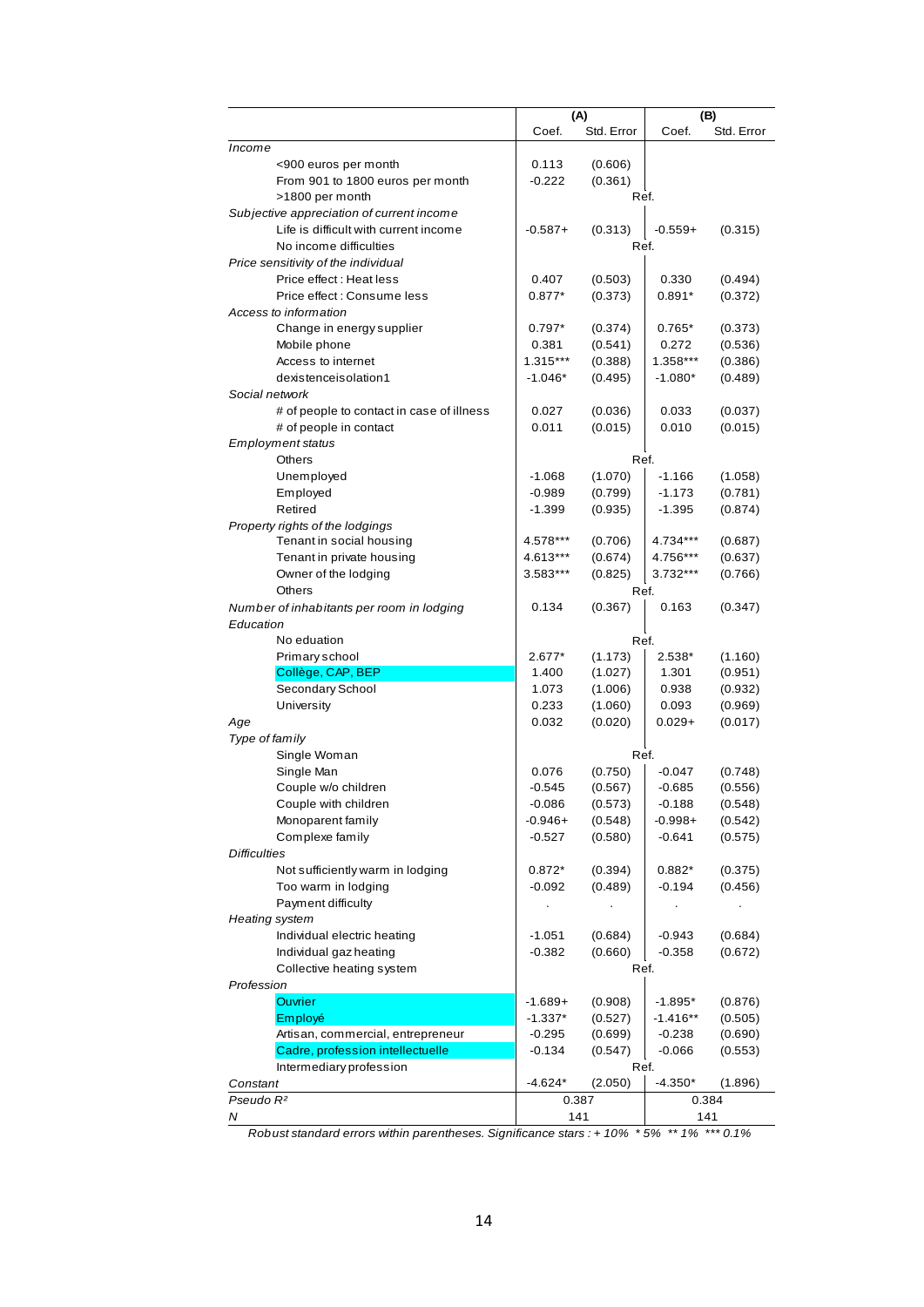Table 3 also shows that an individual's sensitivity to changes in price plays a role in determining the probability of adopting energy saving measures. This is true for those individuals who have declared to choose to consume less electricity in the event of a 10% increase in energy price. These individuals are significantly more likely to adopt energy saving measures than those who do not react in such a manner to energy price increases. On the other hand, individuals who react to a change in price through their heating behavior do not seem to be significantly more likely to adopt energy saving measures than those who do not react in such a way to an increase in energy prices.

According to our estimation results, information plays an important role in the probability that an individual opts to implement energy saving measures. Three of out 4 of our explanatory variables are significant and are consistent with what we expected. Hence, one can see that those individuals who have access to the Internet, as well as those who are informed about the possibility of changing their energy supplier, are more likely to adopt energy saving measures, ceteris paribus. This is consistent with the idea that those individuals who have sufficient information, or who can easily access the relevant information, may find it in their best interest to adopt energy saving measures. Individuals who are unaware of insulation properties of their lodgings, on the other hand, have a significantly lower probability of adopting energy saving measures. One explanation that is consistent with this is that such individuals who do not have access to this information may have more difficulties to decide on how to save energy.

Our results also find only mild support for the influence of an individual's capabilities on the probability of adopting energy saving measures. Indeed, while the proprietor status of an individual's lodging plays a significant role in determining his/her probability of adopting energy saving measures, one may see that the coefficients of various configurations that we consider here is quite similar. Moreover, the coefficient of "Owner of the lodging variable" is lower in in the two cases considered. This may imply that owners do not tend to have a higher probability of adopting energy saving measures than tenants. Hence, if ownership of one's lodging may be taken as a proxy of a higher degree of liberties, our results show that a higher degree of liberties does not lead to a higher probability of adopting energy saving measures. Along the same line, neither the density within the lodging, nor the level of education of an individual seem to play an important role in determining an individual's probability of adopting energy saving measures. As our estimates show, individuals who have a primary school education are more likely to adopt energy saving measures, but those with a higher level of education do not behave differently from individuals who have received no education.

Finally, our estimations do not find any support that an individual's social network play a role in his/her decision to adopt energy saving measures. As it turns out, all of our explanatory variables that relate to this dimension (number of contacts, number of contacts in case of illness, and employment status) are all non significant. This may be due to the fact that we have not been able to adequately measure specific characteristics of an individual's social network. This dimension calls for further exploration.

In a nutshell, we find some support for some of the economic motivations and informational explanation in explaining an individual's decision to adopt energy saving measures. However, our estimations seem to suggest that factors related to capabilities à la Sen and social network do not have a strong impact on the probability of adopting energy saving measures. An interesting result that arise from our study is that subjective appreciation of income is a more important determinant than objective personal income to explain individuals' decision to adopt energy saving measures. Note, however, that our results are quite preliminary, and given our sample size and the specificities of our survey, generalization of these results should be subject to caution.

# **4. CONCLUSION**

The aim of this paper was to investigate whether vulnerable households tend to save less energy than those households who are not vulnerable. To examine this question, we used data from a survey we realized during the summer of 2009 in a deprived area of Paris. We developed a number of indicators of vulnerability, based on Sen's capability approach,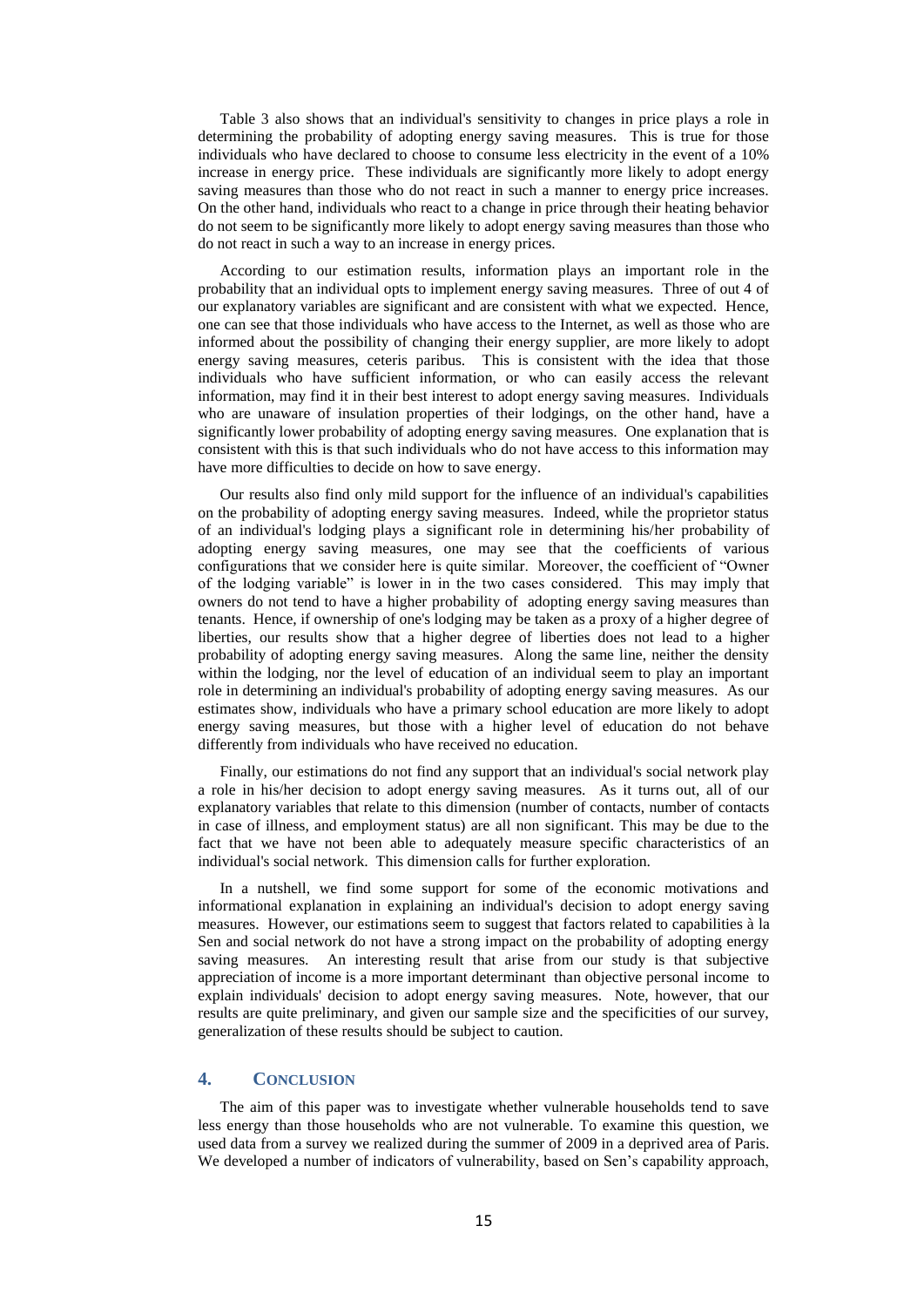which allowed us to elaborate more precise information on vulnerability than the simple indicator of monetary poverty or of subjective poverty.

Our estimations of the determinants of energy conservation behavior do not give support to the idea that vulnerable households are globally less willing (or able) to save energy than the non vulnerable, which suggests that the appreciation of the ability of households to use energy efficiently should be done carefully.

While the (objective) level of income does not influence significantly the willingness to save energy, the subjective appreciation of income has an influence: individuals who find life difficult with their current income are less willing to save, maybe because they fear that energy saving could cause a loss of comfort.

Knowledge about energy related questions and more generally access to Internet influence significantly the willingness to undertake energy saving measures, which suggests that there could be some links between "digital poverty" and a reduced ability or willingness to save energy.

As suggested by our estimations, there is a big difference in terms of energy saving behavior between individuals without formal education and individuals with primary education, those with primary education having a high willingness to save energy. Similarly, there is also a big difference between intermediary professions and low-skilled workers (manual and non manual), the low-skilled workers being much less willing to save.

These preliminary results suggest that the most "careful" energy users are in the medium-low social categories (people with primary education and in intermediary professions), while the "non-savers" are limited to the lowest social groups (i.e. people with no formal education and non-skilled workers). Public policies aimed at promoting energy conservation among households at risk of fuel poverty should therefore be specifically targeted towards this category of population with very limited basic skills. This result also raises the question of the most appropriate policy options to prevent these households to be in fuel poverty.

## **REFERENCES**

- ABRAHAMSE, W. STEG, L., VLEK, C., ROTHENGATTER, T. (2005) « A review of intervention studies aimed at household energy conservation », *Journal of Environmental Psychology* Vol. 25, pp. 273–291
- ABRAHAMSE, W. (2007) « Energy conservation through behavioral change: Examining the eff ectiveness of a tailor-made approach », Thesis, University of Groningen
- ABRAHAMSE, W., STEG, L. (2009) « How do socio-demographic and psychological factors relate to households" direct and indirect energy use and savings? », *Journal of Economic Psychology* Vol. 30, pp. 711–720
- BARR, S., GILG, A.W., FORD, N. (2005) « The household energy gap: examining the divide between habitual- and purchase-related conservation behaviours», *Energy Policy* Vol. 33, pp. 1425-1444
- BOARDMAN, B. (2010) « Fixing Fuel Poverty: Challenges and Solutions », Earthscan
- BOARDMAN, B. (2004) « New directions for household energy efficiency: evidence from the UK », *Energy Policy* Vol. 32, pp. 1921-1933
- DUBOIS, U. (2008) « Consumer associations" view on French energy affordability policies », Presentation made at the FSR Workshop "Affordability of basic public utilities: regulation and poverty policies", Florence,  $8<sup>th</sup>$  October 2008
- EK, C., SÖDERHOLM, P. (2010) « The devil is in the details: household electricity saving behavior and the role of information », *Energy Policy* Vol. 32, pp. 207-220
- GEORGE, M., GRAHAM, C., LENNARD, L. (2007) « Consumer vulnerability and the energy sector: vulnerable customers and complex complaints », Rapport pour Energywatch, Centre for Utility Consumer Law, University of Leicester